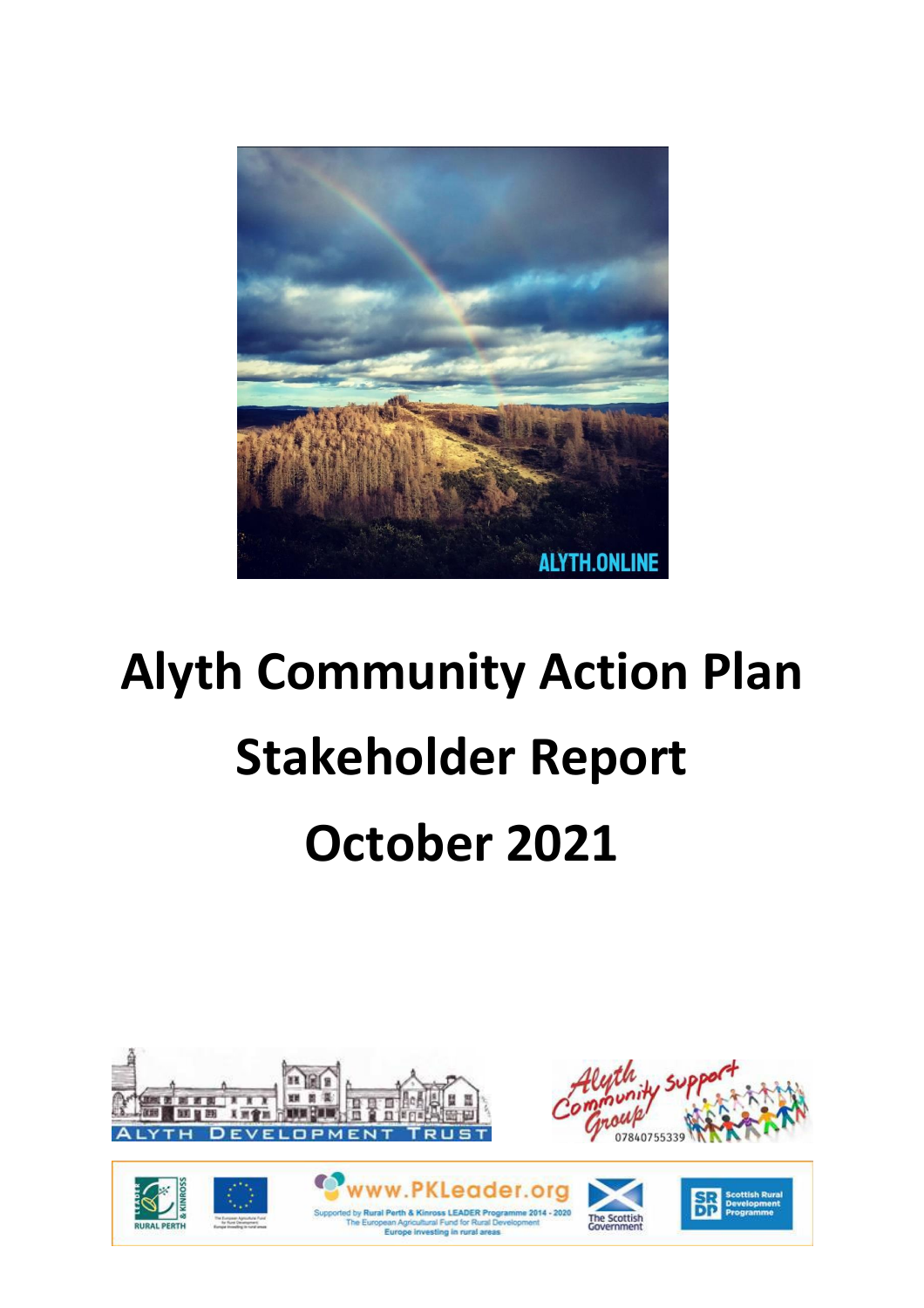# **Contents**

| <b>Appendix</b>                       |      |
|---------------------------------------|------|
| <b>Community Event and Conclusion</b> | p.14 |
| <b>Themes and Priorities</b>          | p.9  |
| Vision for Alyth Tomorrow             | p.7  |
| Introduction                          | p.4  |
| Acknowledgements                      | p.3  |

| Alyth Now and How It Is Changing | p.17 |
|----------------------------------|------|
|----------------------------------|------|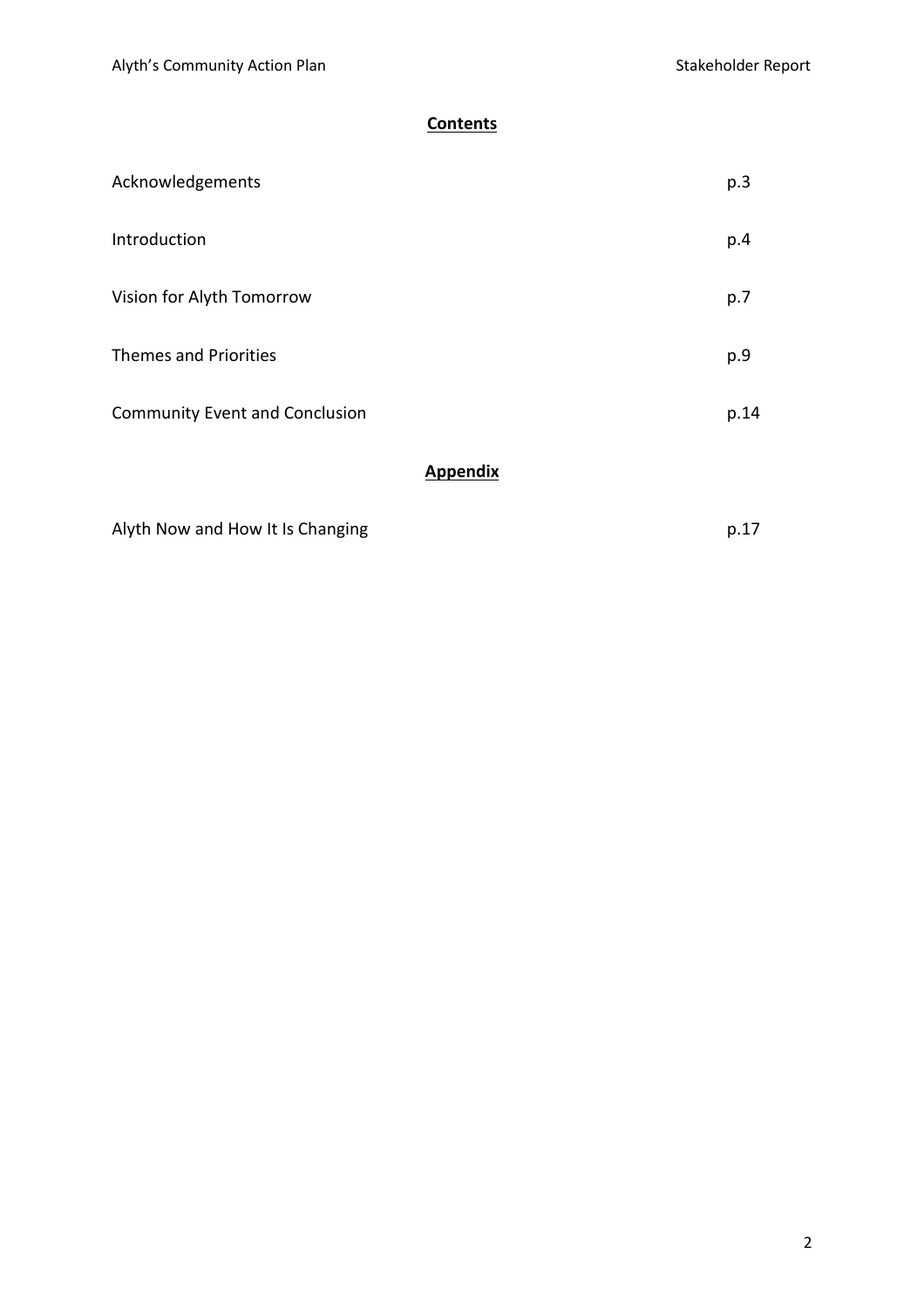# **Acknowledgements**

# **Acknowledgements**

Thank you to the Alyth Development Trust, the Alyth Community Support Group and the

Community Action Plan Steering Group volunteers for their support during this process.

Funding for this work has been provided by Rural Perth & Kinross Leader, and Perth &

Kinross Council. 1

The cover photograph has been provided by Steve Taylor.<sup>2</sup>

 $^1$  The Stakeholder Interviews and Report were produced using guidelines and templates provided by STAR Development Group through their Community Futures Programme.

<sup>2</sup> Taylor, S., 2021. *View From The Top of Alyth Hill* [accessed 6 December 2021]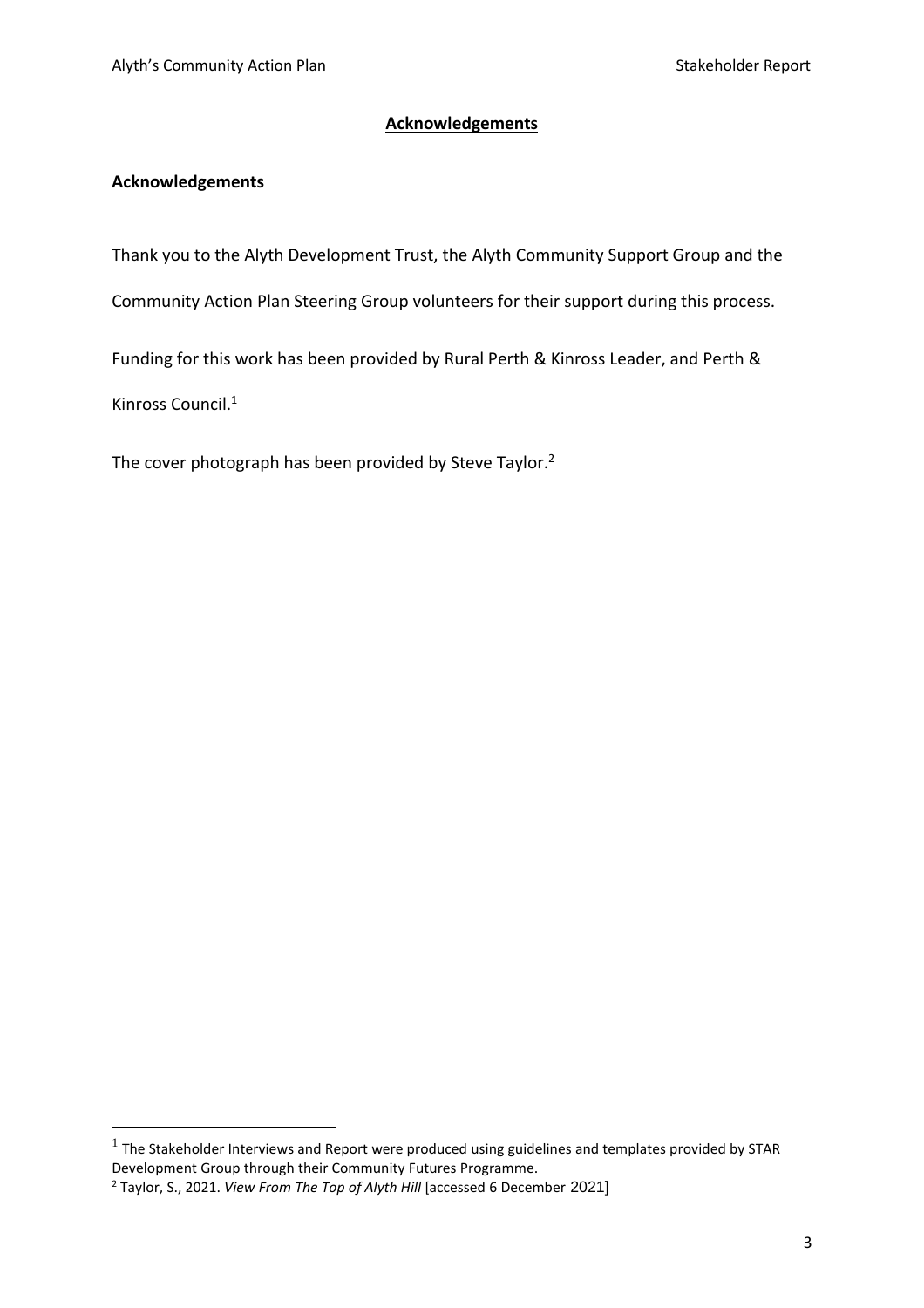#### **Introduction**

#### **Background**

**What is a stakeholder?** In this report, this refers to someone who has an abiding interest in our town, either through a commercial or personal connection. This report summarises the findings of the *Stakeholder Meetings* carried out in Alyth from May to July 2021.

The meetings were carried out as part of the community engagement process and will help to inform the preparation of our Community Action Plan (CAP) 2021 - 2026.

To complete the CAP, additional consultation has been carried out including a Community Views Survey, Pop-Up Focus Groups, Youth Surveys, a Visitor Survey and other community outreach. Feedback on all the community engagement will be provided at an event on September 25<sup>th</sup>, 2021.

## **Stakeholder Meetings**

**How did we choose stakeholders to talk with?** A list of key people and organisations to meet with was prepared by the **Alyth CAP Steering Group**. The Steering Group comprises representatives from Alyth Development Trust, Alyth Community Support Group, and other community groups and interested residents. An open invitation to the Steering Group was created at the beginning of the CAP process. In order to be inclusive, residents of outlying villages (e.g. Ruthven) were also invited as Alyth is the closest hub for many facilities and services.

Interviews were carried out by Laura Rodger, Community Connector, and Bruce Houston, a member of the Steering Group, with a total of around 60 people attending meetings held with:

4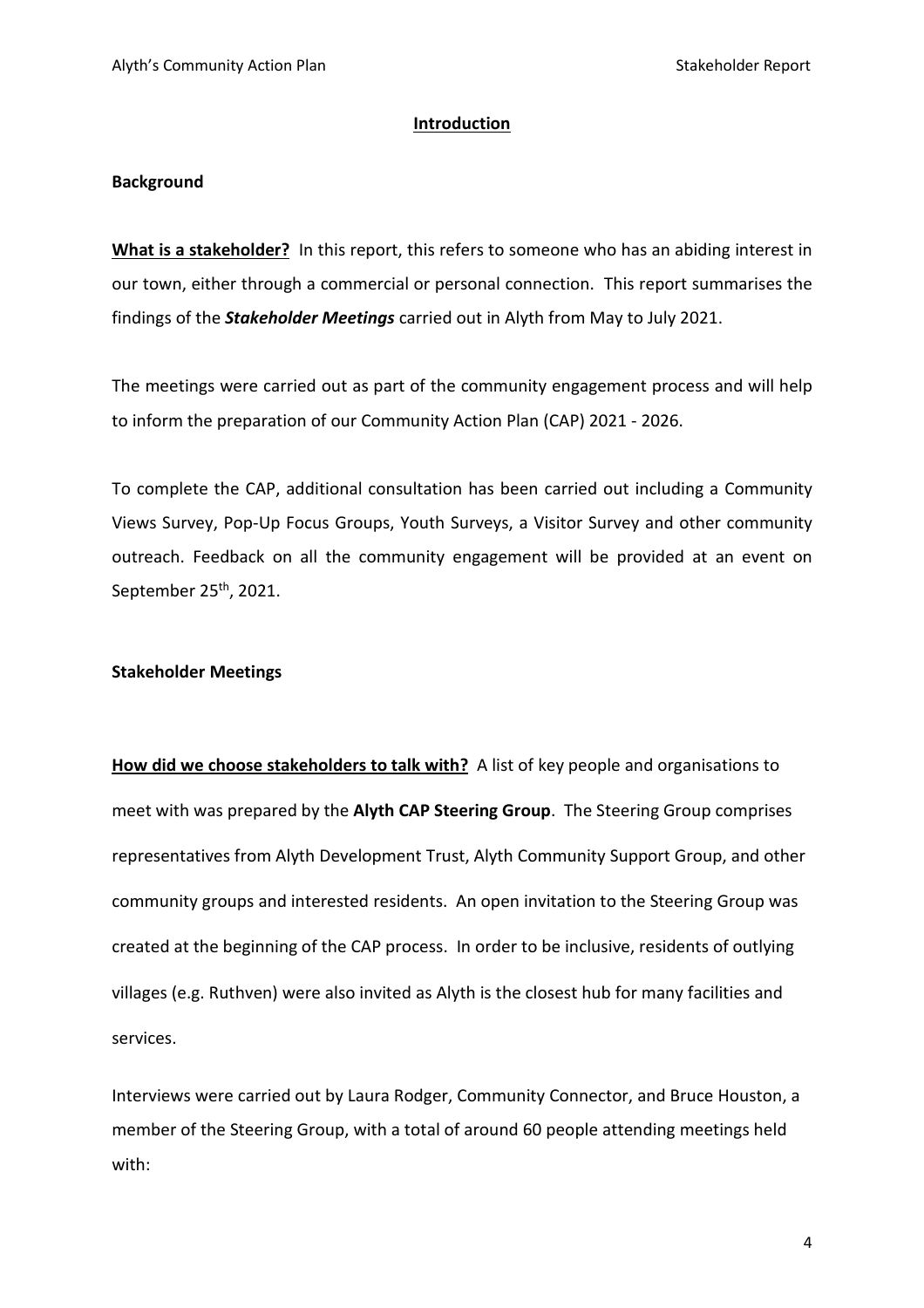- A Carer
- A Community Volunteer
- A New Resident
- A Long-Term Resident
- Alyth Amateur Football Club
- Alyth Community Police Officer
- Alyth Community Support Group
- Alyth Cycles
- Alyth Development Trust
- Alyth Garage
- Alyth Golf Course
- Alyth Hill Users Group
- Alyth Film Society
- Alyth Fish and Chip Shop
- Alyth in Bloom
- Alyth Musical Society
- Alyth Parish Church (Church of Scotland)
- Alyth Primary School
- Alyth Voice
- Alyth Youth Partnership (Leader)
- Alyth Youth Partnership (Young People)
- Arts and Crafts Guild
- Café in the Squar
- CO-OP
- Ecomuseum
- Food For Thought
- Game Square
- Groundworks
- Highland Boundary Spirits
- JRTs
- Munchn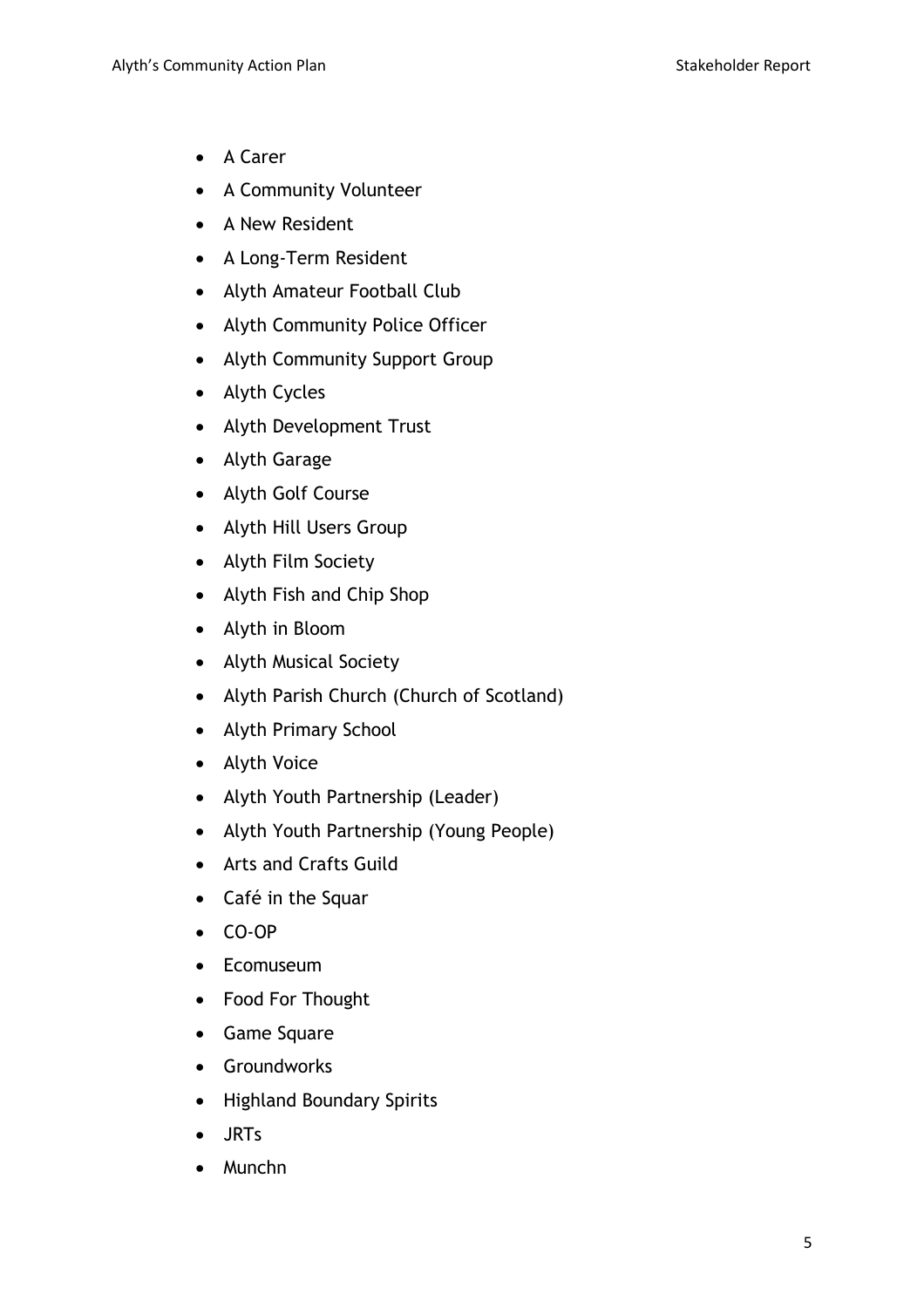- Pitcrocknie Coffees
- Plumber
- Pollywallydoodle
- Scotmid
- Strathmore Tots
- The Barony Café
- The Explorer Scouts
- The Scouts
- The Scout Leaders
- Thrifty One

This report summarises the findings of these meetings.<sup>3</sup>

<sup>&</sup>lt;sup>3</sup> This list does not include those who were invited to participate in an interview but could not do so. Some businesses did not have time as they focused on getting back on their feet post-COVID. Additionally, health services such as the Health Centre, Chemist and Dentist were also unable to participate due to their focus on delivering health care during an unprecedented time.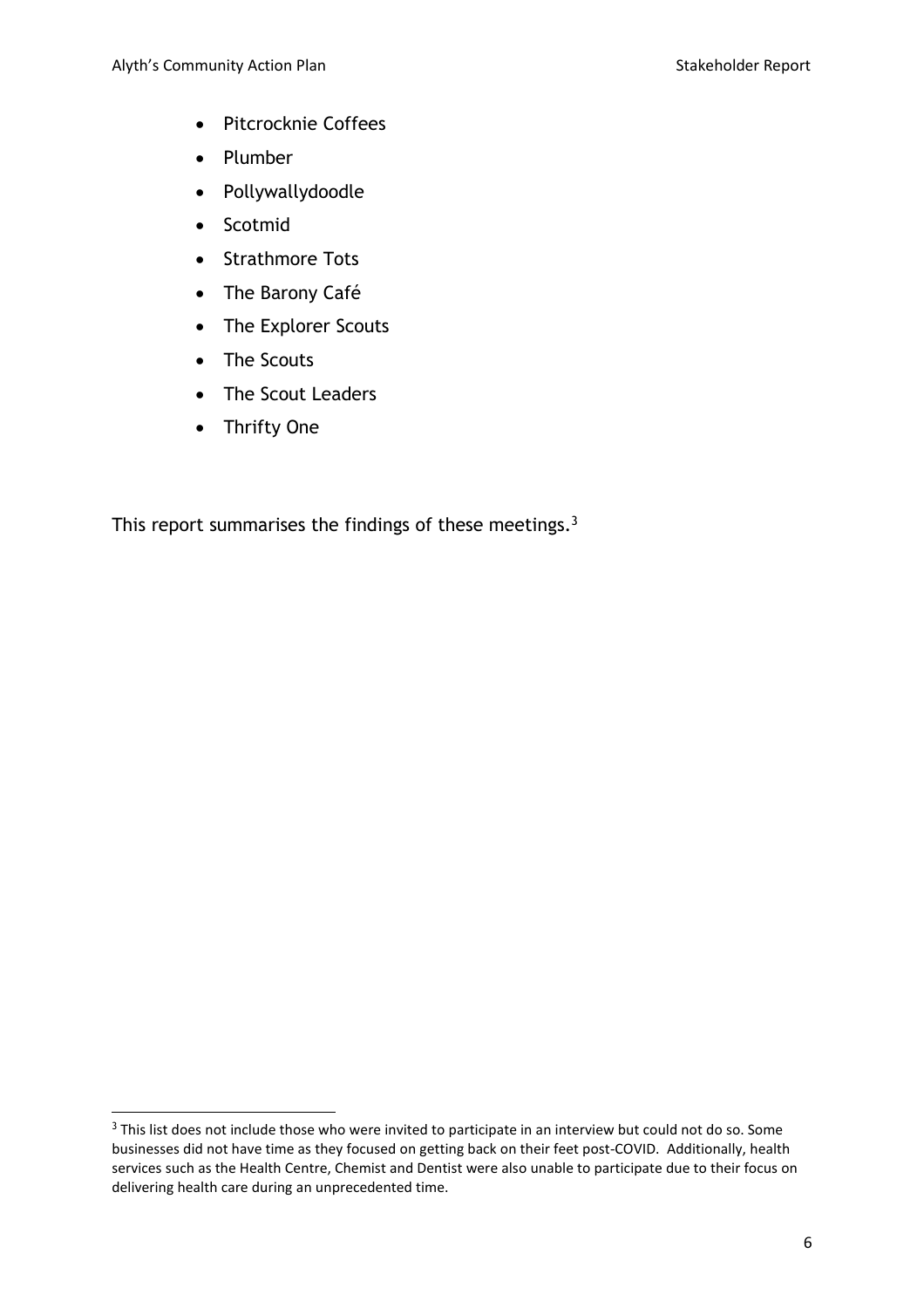#### **Vision for Alyth Tomorrow**

#### **Stakeholders' main aspirations for the future:**

#### **Post-lockdown and the Impact of COVID-19**

Across the board, stakeholders emphasised that their current aspiration for the future is to get back on their feet as we adjust to a life living with COVID-19. It is likely that the ramifications of the last 18 months will be far reaching and long-lasting. It is going to take time for businesses, organisations and community groups to build back up to the way things were pre-2020. It is hoped that the community spirit of our town can be harnessed to rally together and help the town recover. For many, getting back to the way things were is understandably the main aspiration. Once this has been achieved and there is more stability, it will be easier to look ahead. Whilst this is undoubtedly the main point which was put across, it is still hoped that positive changes can be made for the future of Alyth.

#### **Young People**

There is a strong sentiment in the town that we need to do more for young people. While some stakeholders highlighted the need for a greater variety of activities for young people, others looked further ahead. Alyth has an ageing population and young people are not staying here. In the future, it would be beneficial to have more affordable housing and employment opportunities so the young people of Alyth can stay here should they wish to do so. We have a wide variety of community groups and initiatives. It is important that we can pass this legacy down through the generations in order to ensure the longevity of our community groups.

7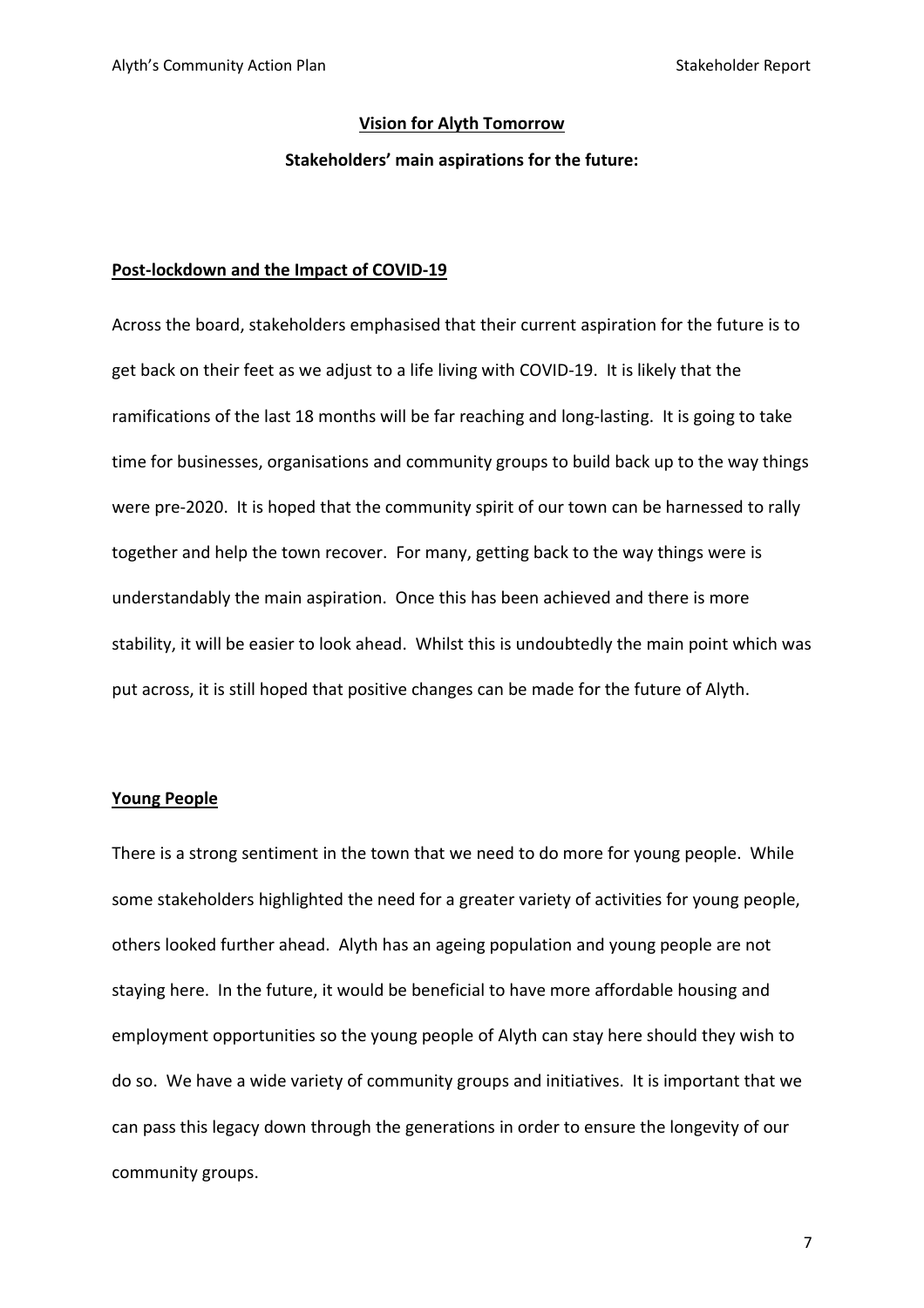#### **Tourism**

Alyth is reliant upon visitors. We need to better capitalise on this by doing more to promote what we have to offer. Advertising and having a visitor information centre could really drive this forward. We are a gateway to the Cairngorms and we're surrounded by beautiful scenery and golf courses, but people need to know that we're here and why they should visit. It is too easy to completely bypass Alyth.

## **Becoming a Greener Community**

Alyth needs to take the lead when it comes to tackling climate change. As a small town, we can be setting the example for how any community can take steps to tackle climate change and have a greener community. Recycling and renewable energy sources are paramount. However, there are other things which the town could do such as growing our own food in a community garden.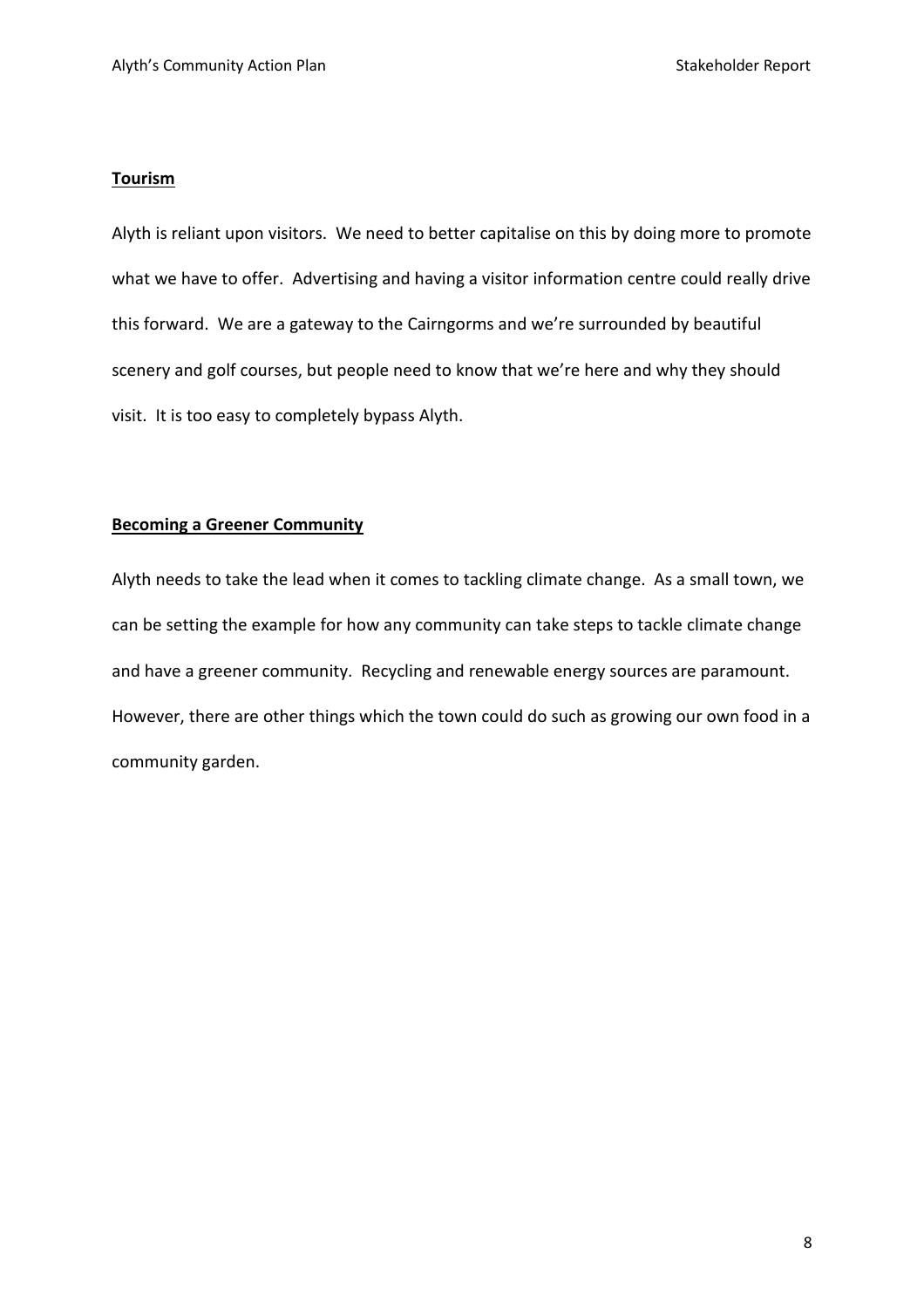# **Themes and Priorities**

# **THEME 1: Community and Culture of Alyth**

- Support and co-ordination of existing groups to continue with good work.
- Continued support for socially isolated/mental health beyond COVID.
- Activities that bring community together e.g. Gala, activities in the Den, markets etc.
- Football/sports groups for all e.g. women's and dhildren's football clubs.
- Improve collaboration between existing community groups.
- More allotments so people in the community can grow their own food.
- Initiatives to teach children how to grow/cook their own food.
- Initiative to encourage young people to join community groups such as Alyth in Bloom – ensure longevity of the group.
- An Alyth Volunteer Hub for casual volunteering (not everyone can commit to a group, but are willing to help out when they have the time to do so).
- Community up-skilling workshops.
- Community storage space for community groups.
- Greater outreach so community groups know what funding is available to them.
- Create a hang-out space for teenagers.
- Local children's classes for sports (e.g. gymnastics) the waitlist for Blairgowrie is long and children in Alyth don't have priority.
- Hot-desking space.
- Support for businesses and community groups as we come out of lockdown help to get back on our feet!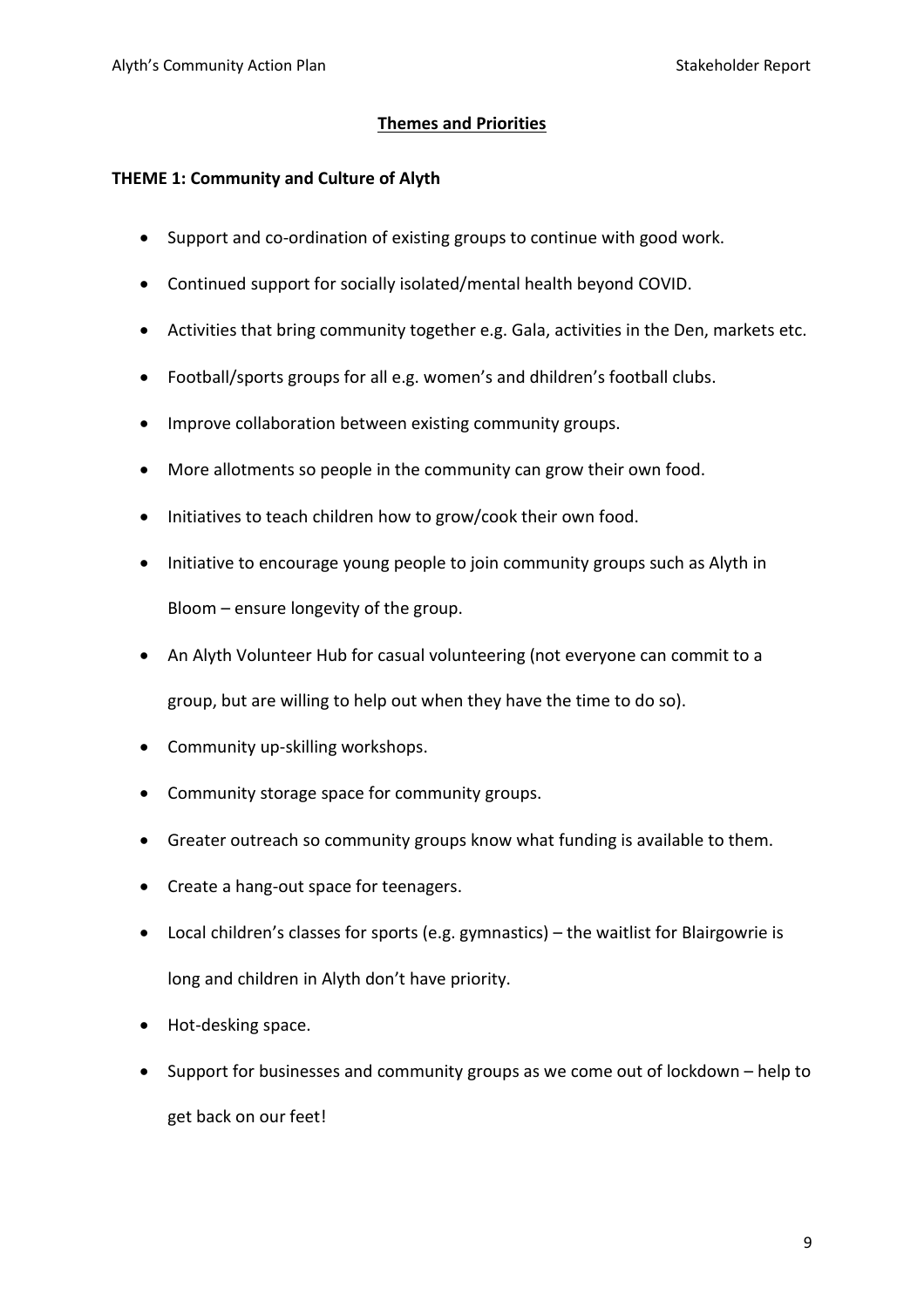• Befriending initiative to combat social isolation, particularly among the elderly and/or vulnerable.

# **THEME 2: Local Economy and Tourism**

- Potential for local energy schemes.
- Re-instate regular market in the square.
- More signage and promotion of what we have to offer (e.g. community orchard).
- Signposted walking routes.
- Website directory of facilities and activities for visitors (and residents).
- Regular activities such as scavenger hunts, environmental or heritage tours.
- Promote community businesses more:

- we're reliant on tourists/visitors.

- initiative to encourage residents to shop local.

- More local employment opportunities.
- Make more of being gateway to the Cairngorms to draw in tourism.
- Public toilets (near Den/Hill/town centre) to encourage more groups to visit.
- Visitor Information Centre.

## **THEME 3: Heritage, Parks and Recreation**

- Path and lights at the Jubilee Park to make it more accessible for all.
- All-weather pitch.
- Rehearsal space for dance classes.
- Better access and use of the Community Wing at the school.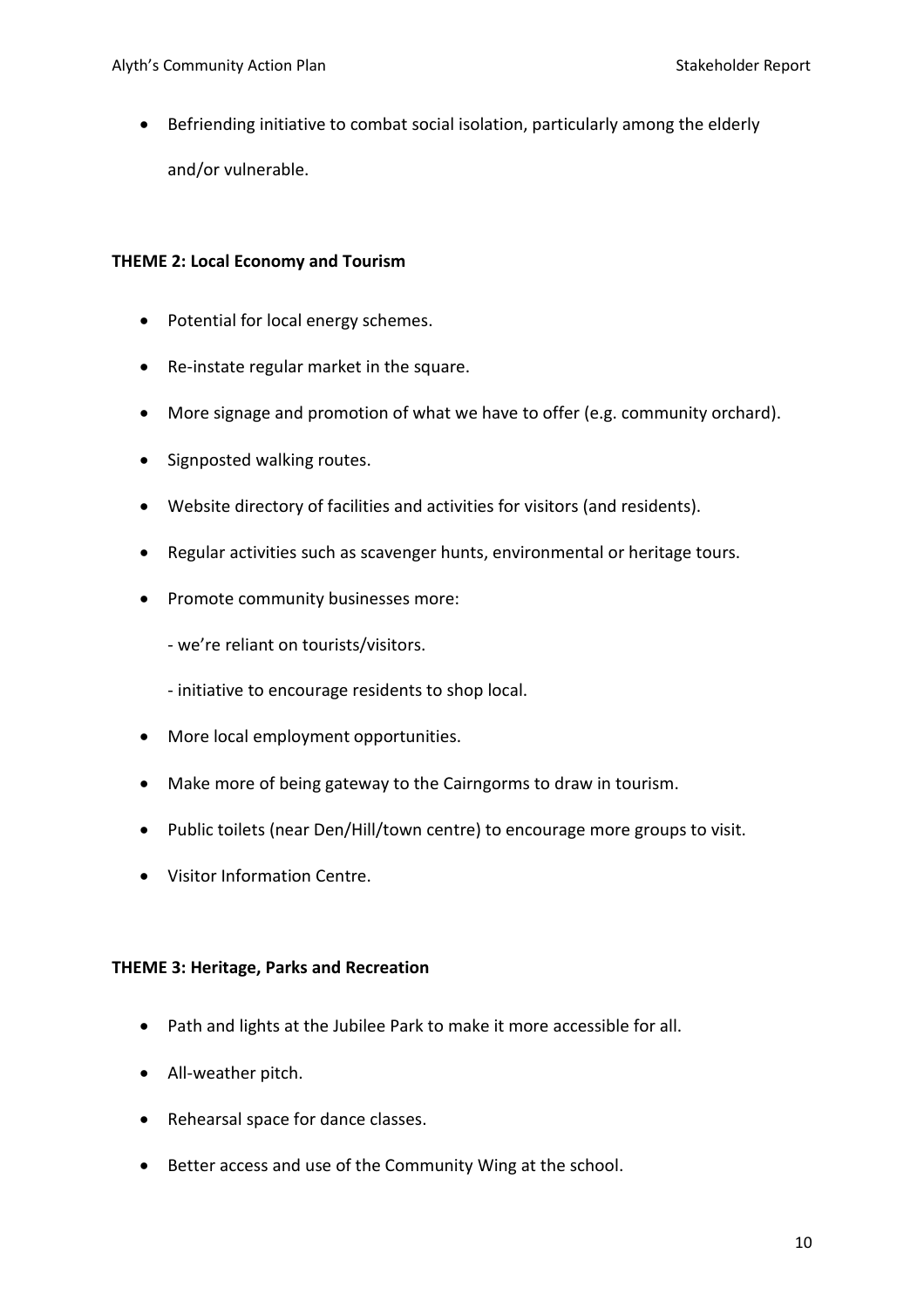- Ease financial barriers to using community spaces (e.g. Town Hall).
- Better, more inclusive play parks:
	- equipment that children in wheelchairs can use;
	- things for younger children to do at Jubilee Park;
	- things for older children to do at Mill Street Park.
- Build a skatepark.
- Bike-track extension.
- Tennis courts.
- Reopen the Library **with** activities for children, not possible to always travel to Blairgowrie Library.
- Heritage plaques and trail.

## **THEME 4: Nature and Local Environment**

- Make more of proximity to Cairngorms and the National Park.
- More bins, less litter and dog-fouling.
- More wildflower areas to help the ecosystem.
- More recycle points needed if you're outside in the town, there are only bins.
- Eco-friendly activities (build a birdhouse, build a bottle greenhouse).
- Car-sharing/carpool scheme .
- Proactive climate-change response rather than reactive.
- Start a nuttery and foraging hedge (creates more habitats)

#### **THEME 5: Built Environment**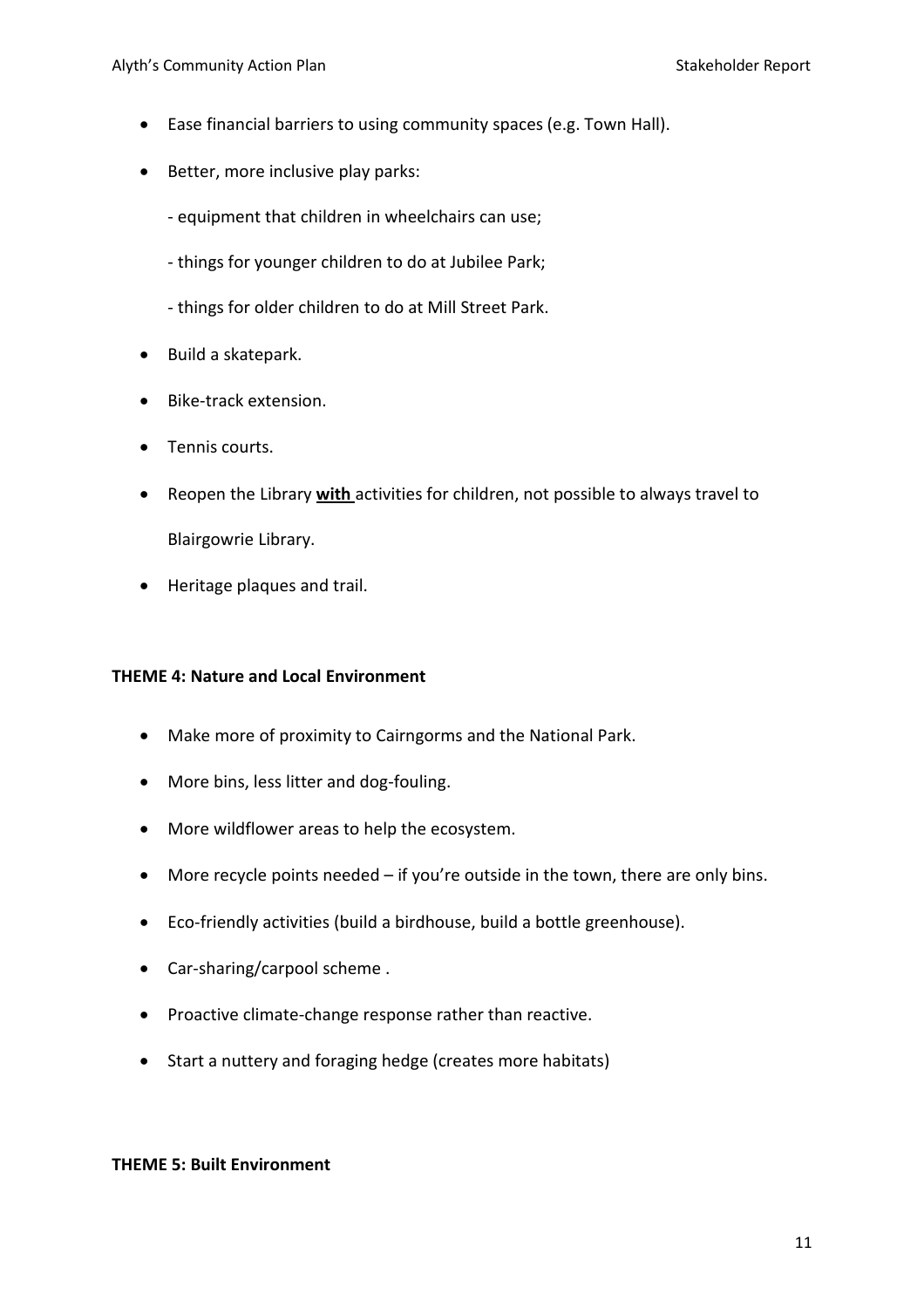- Improve parking (e.g. two-hour limit in main square, build a new car park, encourage more to leave their cars and walk).
- Repurpose derelict sites (e.g. old Sawmill could be a gateway to the Den).
- Improve flood resilience (more visible response needed, heightened awareness campaign to let residents know what is being done).
- Improve safety on Meigle Road (pavement disappears, potholes, flooding).
- Encourage walking/cycling to school, discourage cars (road unsafe during school run).
- Railway link to Dundee.
- Build more affordable homes to help young people stay in our community.
- Build a wall down the other side of the burn.
- Make shop frontage more attractive.

## **THEME 6: Services and accessibility**

- Improved wi-fi connections.
- Enable services like Citizens Advice to work with local groups.
- Improve bus service to/from Dundee and Perth (especially on Sundays).
- Add bus links to Forfar and Dunkeld.
- Provide a community bus e.g. Alyth to Blairgowrie (help people maintain their independence by enabling them to do their own shopping. Also provide a direct link to a swimming pool, making exercise more accessible).
- Greater accessibility on buses for those with buggies/wheelchairs.
- A community accessible tandem bike.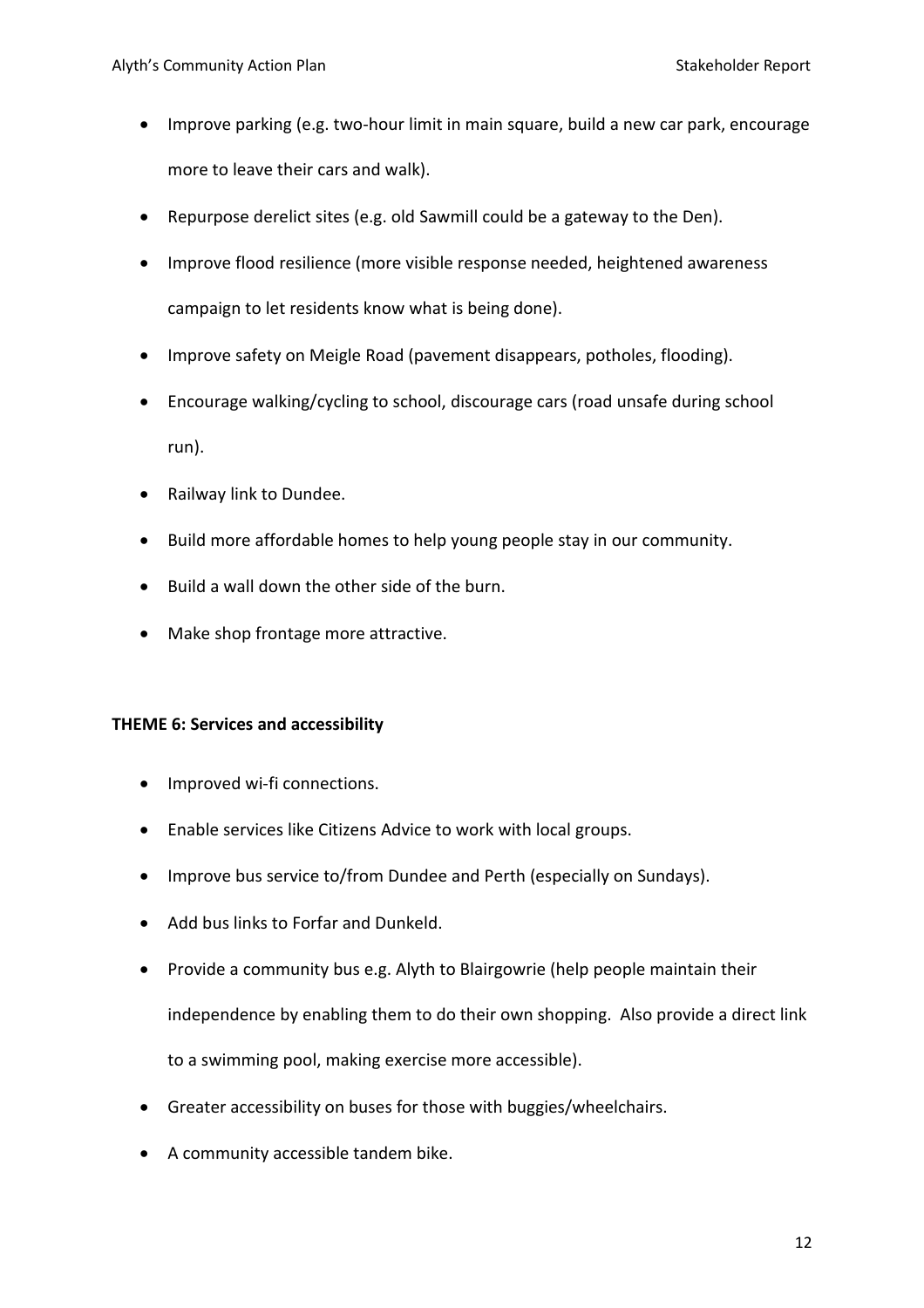- Pathway in Jubilee Park (wheelchairs and buggies).
- More lowered pavements (particularly at café side of square), make it easier for

those with wheelchairs/buggies/scooters to travel safely in the town.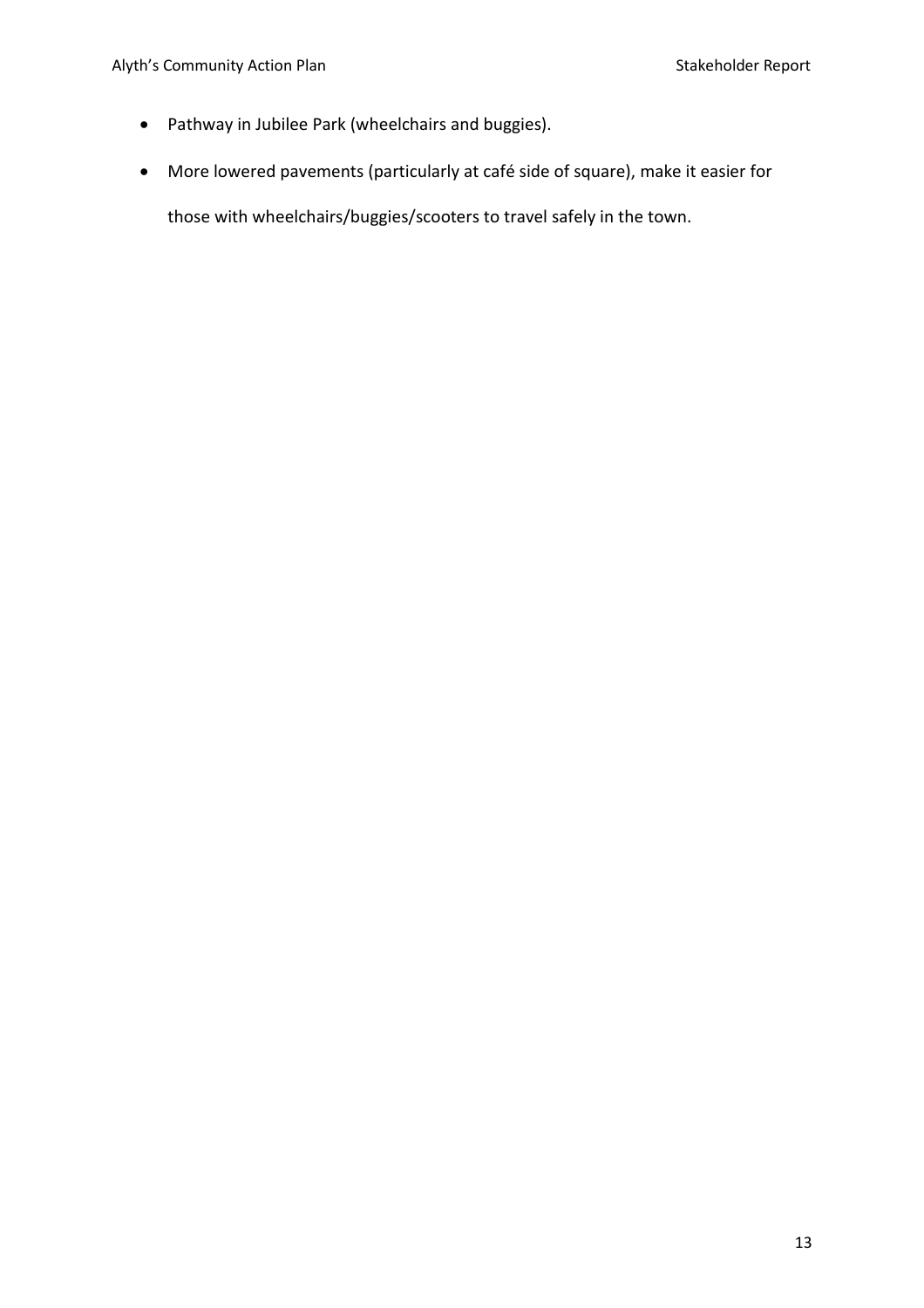#### **Community Event and Conclusion**

On September 25<sup>th</sup>, a community event was held in the Market Square for the Community Action Plan. At this, there were tables for the six main themes that have come out during the engagement process. Alongside this, many community groups also had stalls and a coffee morning in aid of Macmillan was also held.

The event was marketed as an opportunity for residents to come along and find out the main themes, subthemes and project ideas and to have their say on what would be the top priorities moving forward. Strong numbers turned out to attend the event, with 250-400 people attending. Each person received three tokens to vote with.

#### **Below is an abstract from the Community Event Report which summarises the outcome.<sup>4</sup>**

It is important that the results of the Community Event are contextualised. Parks, Recreation & Heritage was by far the most popular theme. Various project ideas fall under this category. However, by far the most talked about project has been the need for the town to have a skate park. This is something which the community has been trying to get in place for over a decade. Young people and adults alike visited this table to vote for this reason. As such, it is necessary that this project is one of the keynotes of the Community Action Plan.

The second most voted for theme was that of Built Environment. There are many projects within this theme that are of keen interest to many. However, the most prominently discussed idea is that of repurposing or repairing derelict sites. As such, it is paramount that it features in the finalised Community Action Plan. The issue of roads and parking has also come up several times across all avenues of the engagement process. Considering that Built Environment is now the second top theme voted for by the community, it is crucial that the community looks for ways to address this over the course of the next five years.

**<sup>4</sup>** <When the reports are live, there should be a footnote here which links to the Community Event Report>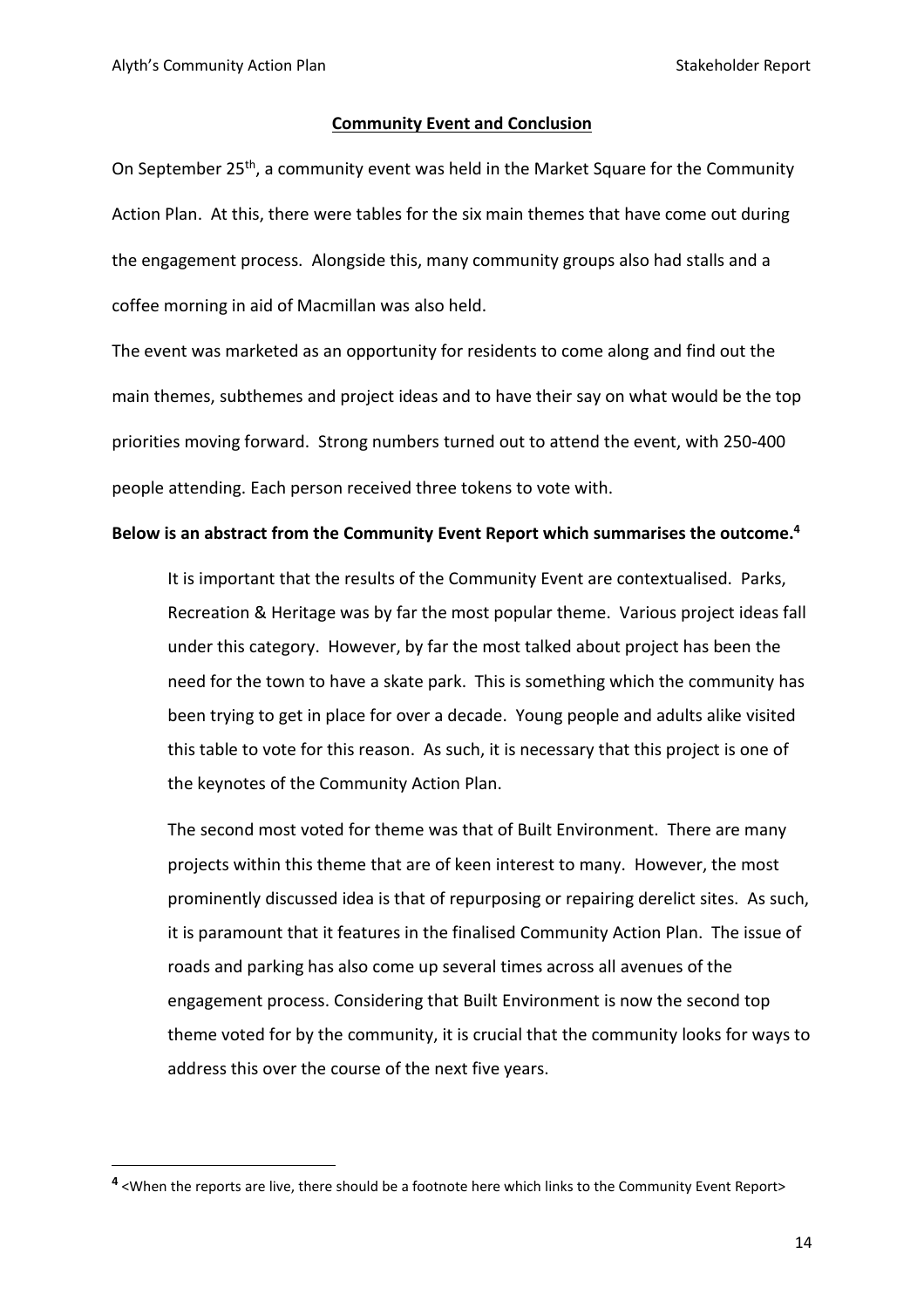The third most voted for theme was Services & Accessibility. Coming just 0.5% behind in the results was Nature & Environment. As such, is clear that despite placing fourth on the priority list, Nature & Environment is also of key importance to the community. The voting results were exceptionally close between the two. It is important to note that whilst Services & Accessibility came out with the most votes, Nature & Environment had a greater number of individual votes. That is to say that the vast majority of those who voted at the Services & Accessibility table placed all of their tokens into the box. This could be argued to have skewed the outcome of the vote. However, it is pivotal that voter background is taken into account in this instance. The majority of those voting at the Services & Accessibility table had a variety of different accessibility needs or were related to someone who did. The fact that they voted for only this and discounted all others illustrates that the issue of accessibility is something which Alyth as a community needs to address.

Finally, Local Economy & Tourism and Community & Culture placed fifth and sixth during the voting process. This is surprising as both themes were highlighted to be of great importance to the community in all engagement prior to this. Thus, it is important to highlight once more that while the voting process informs the Community Action Plan, it does not mean that those with less votes are not taken into consideration. The voting gives a strong indication of what the community would like to see addressed first, creating an order in which we should tackle the priorities that have come out of the engagement process.

Taking all of the above points into consideration, it is clear that the community has truly engaged with this process and that there will be strong backing for the projects which are taken forward in the Community Action Plan.

#### **Concluding Statement**

The Stakeholder Report and the Community Event are both useful for informing the Community Action Planning process. Many of the ideas put forward by Stakeholders were also echoed during other engagement activities. It is important that the voices of both Stakeholders and residents are represented during this process. By inviting the community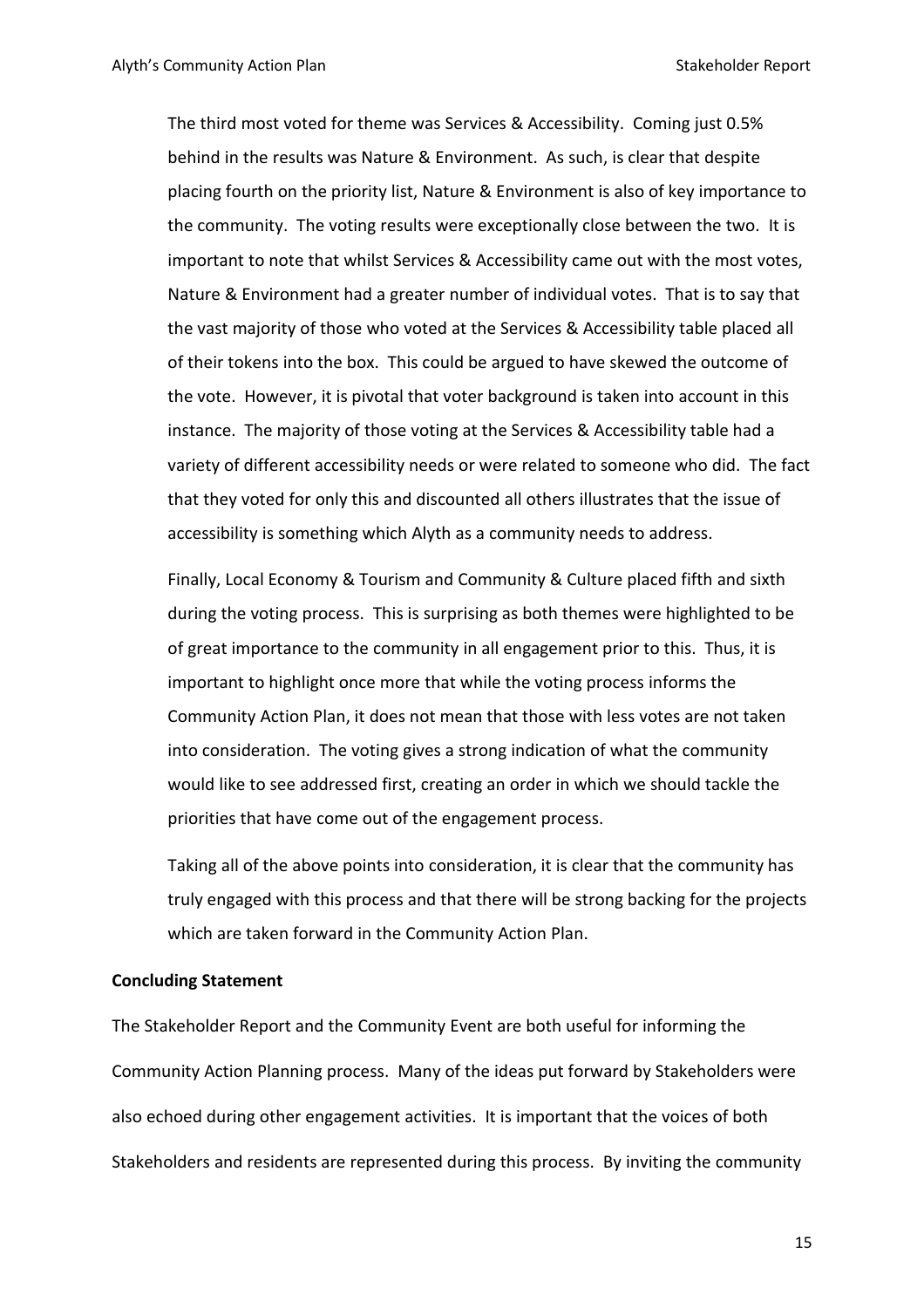to vote, this gives the essential balance which is needed as it shows that the priorities have been determined by the community as a whole. This does not mean that themes and projects that were not voted for are taken out of consideration. Rather, it will be the top three themes which are prioritised first.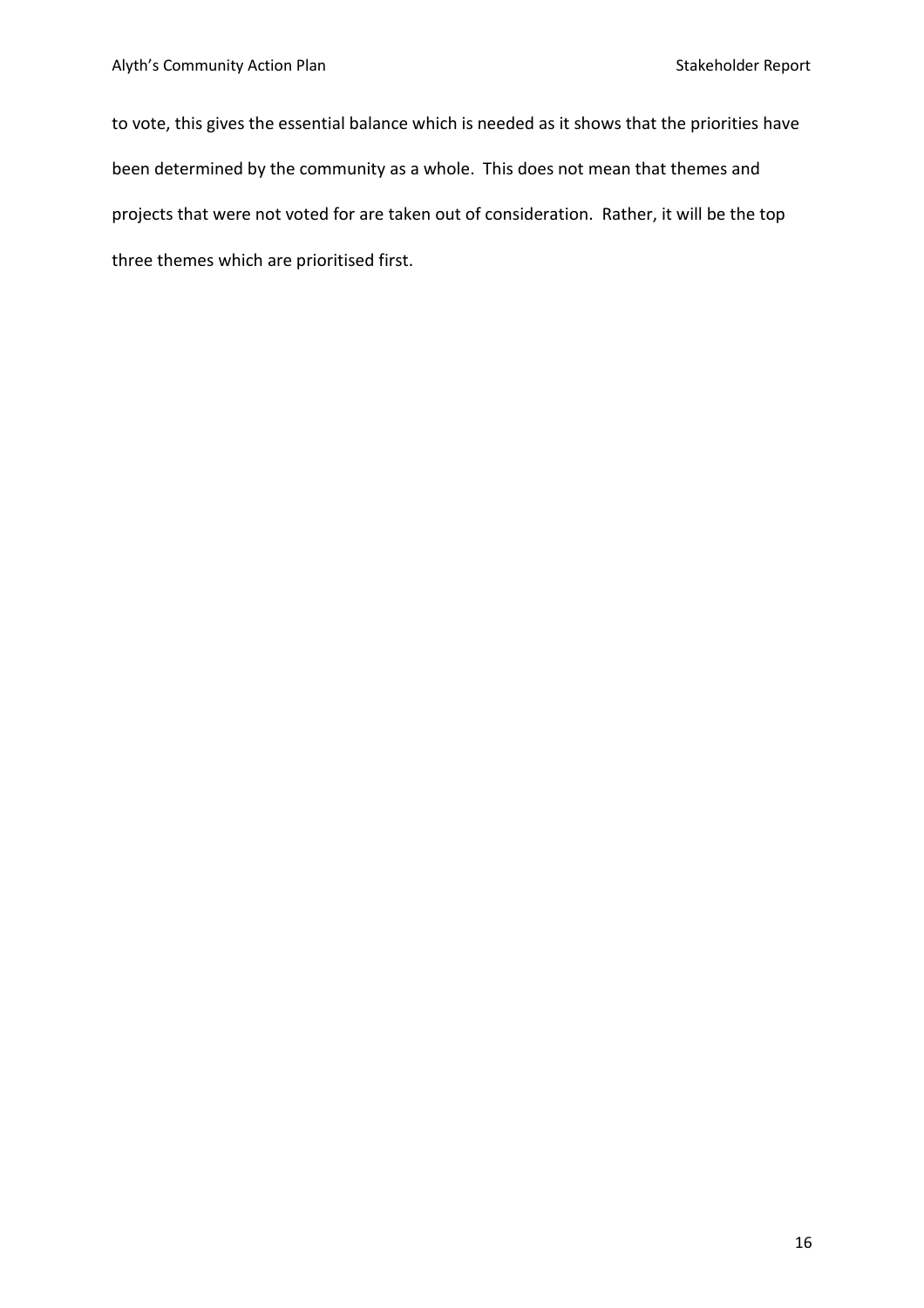# **Appendix**

# *Alyth Now and How it is Changing*

This section reflects the views and perceptions expressed by the Stakeholders in relation to the area now, and how it has changed over the years. It also reports information held as "local knowledge" rather than statistical facts and figures. These points were made during the interview process to give further contextualisation of the town. In some instances, this underpins the priorities.

# **Population**

It was highlighted by various stakeholders that:

- Alyth itself has a population of around 2500 people. Official statistics as of 2019 have estimated the population of the Alyth locality<sup>5</sup> to be 3039.
- Alyth has an ageing population.
- More families are moving into the area.
- School-leavers are not staying in Alyth (going to university, no jobs, lack of affordable housing).

- "*Alyth has an ageing population and is in danger of becoming a retirement village".*
- "*If the population of Alyth continues to grow, the existing infrastructure will be unable to support it."*
- "*Alyth has the perfect amount of people."*

<sup>&</sup>lt;sup>5</sup> ie, the Community Council area, which includes outlying hamlets and farmsteads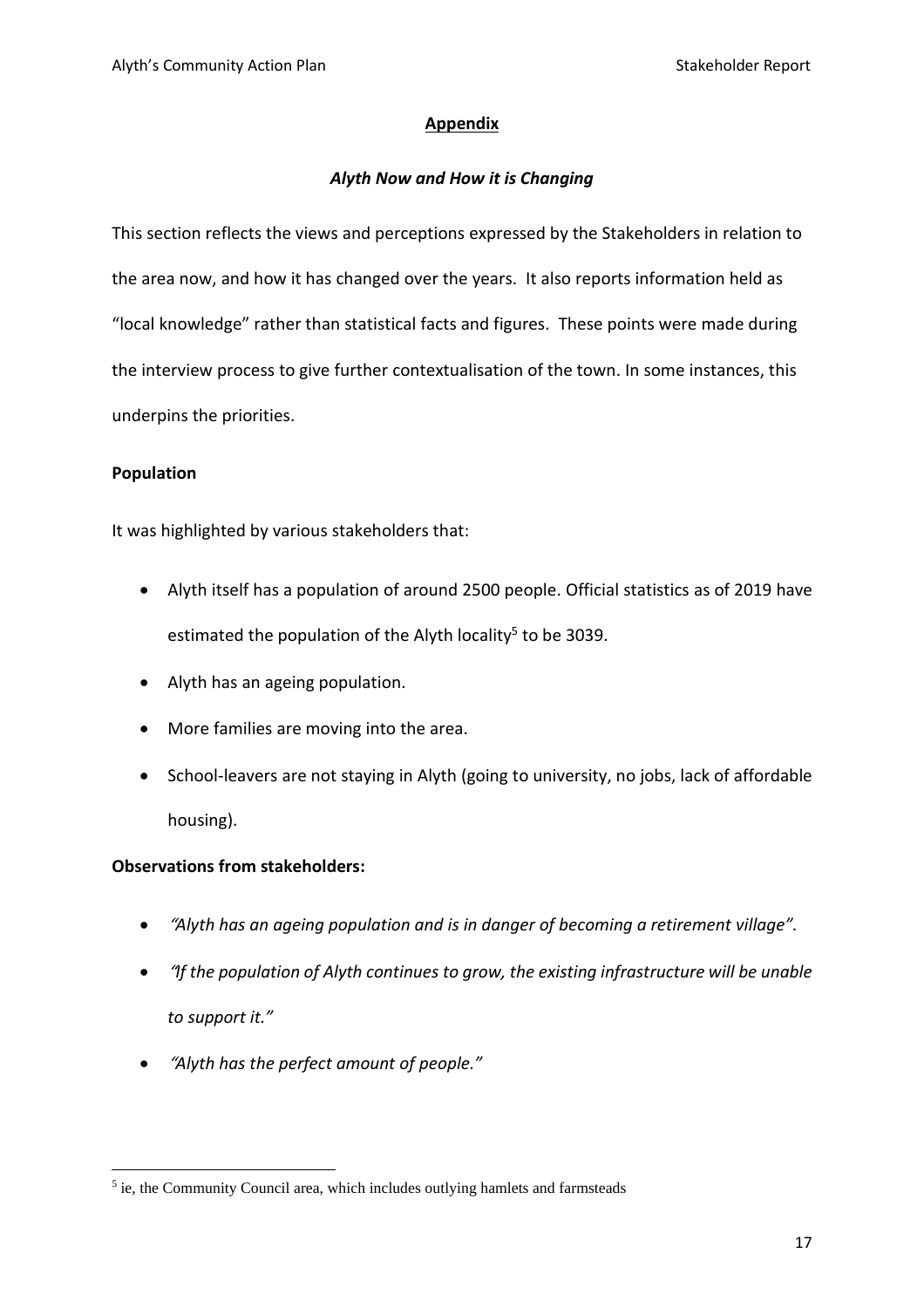• "*Alyth is a tight-knit community. Everyone knows and looks out for each other. We can afford some more growth, but if the population increases greatly, this quality will diminish."*

# **Housing & Development**

It was highlighted by various stakeholders that:

- There are around 300 new homes which are currently being built in Alyth.
- There is concern that the existing infrastructure (roads and parking) will not be able to support the usage increase. A one-way system may be able to help ease congestion.
- Some questioned whether the School would have enough capacity as the number of local children increases.
- The new houses are being built at Pitcrocknie, by the school and behind the Lands of Loyal.
- More houses means that more people will be moving to the area. This should increase footfall for local businesses.
- Housing developers are able to help the local community (e.g. Pitcrocknie are going to provide labour/materials for a construction of a path at Jubilee Park).
- It would be good to see derelict land repurposed.
- Not enough being done to build more affordable homes.

# **Observations from stakeholders:**

• "*New homes equal more people which equals greater footfall in the town."*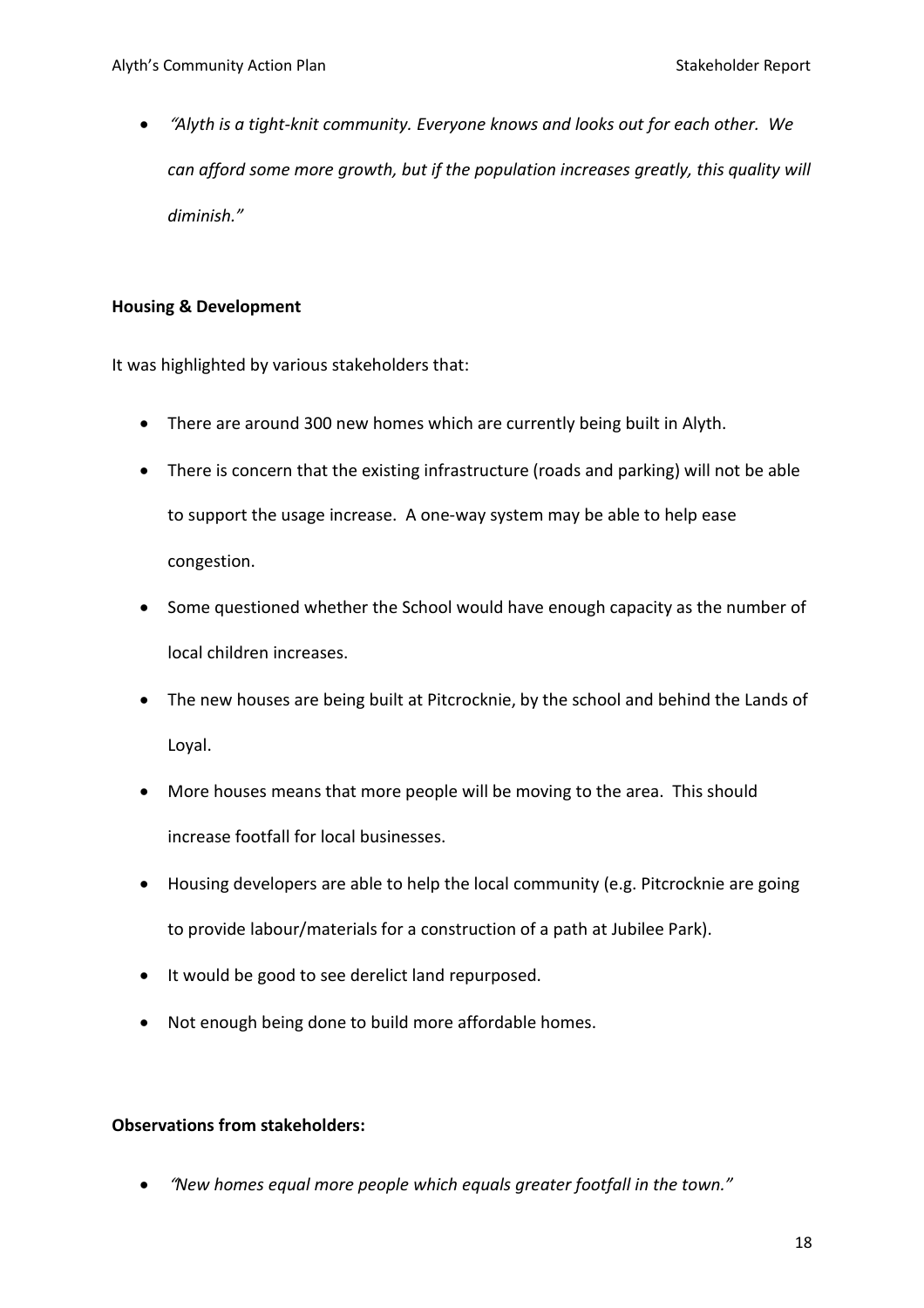- "*More people moving to the Alyth are will benefit the local businesses."*
- "*As housing increases, so will traffic. If there are more cars on the road, Alyth will need to implement a one-way system."*
- "*The Old Sawmill could be turned into a great entrance to the Den!"*
- "*The School was recently done up and should be able to support more children, however, more housing could lead to demand outstripping the number of school places."*

# **Local Economy**

Positives highlighted by various stakeholders:

- There are a good number of independent businesses in Alyth. (e.g. hairdressers, hardware store, butcher, cafes)
- Between the Co-op, Scotmid, Premier and Lunan's, you can get most groceries/household supplies that you need without having to travel to a big supermarket.
- The Post Office moving into the Scotmid means that it is open longer and more accessible.
- We have a good number of cafes and take-aways.
- There is a variety of accommodation options for tourists (hotels, Airbnb, caravans).
- The banking van is useful for those who cannot travel to Blairgowrie to visit a branch.
- Classic Restorations are the biggest employer here in Alyth and are vital to the community.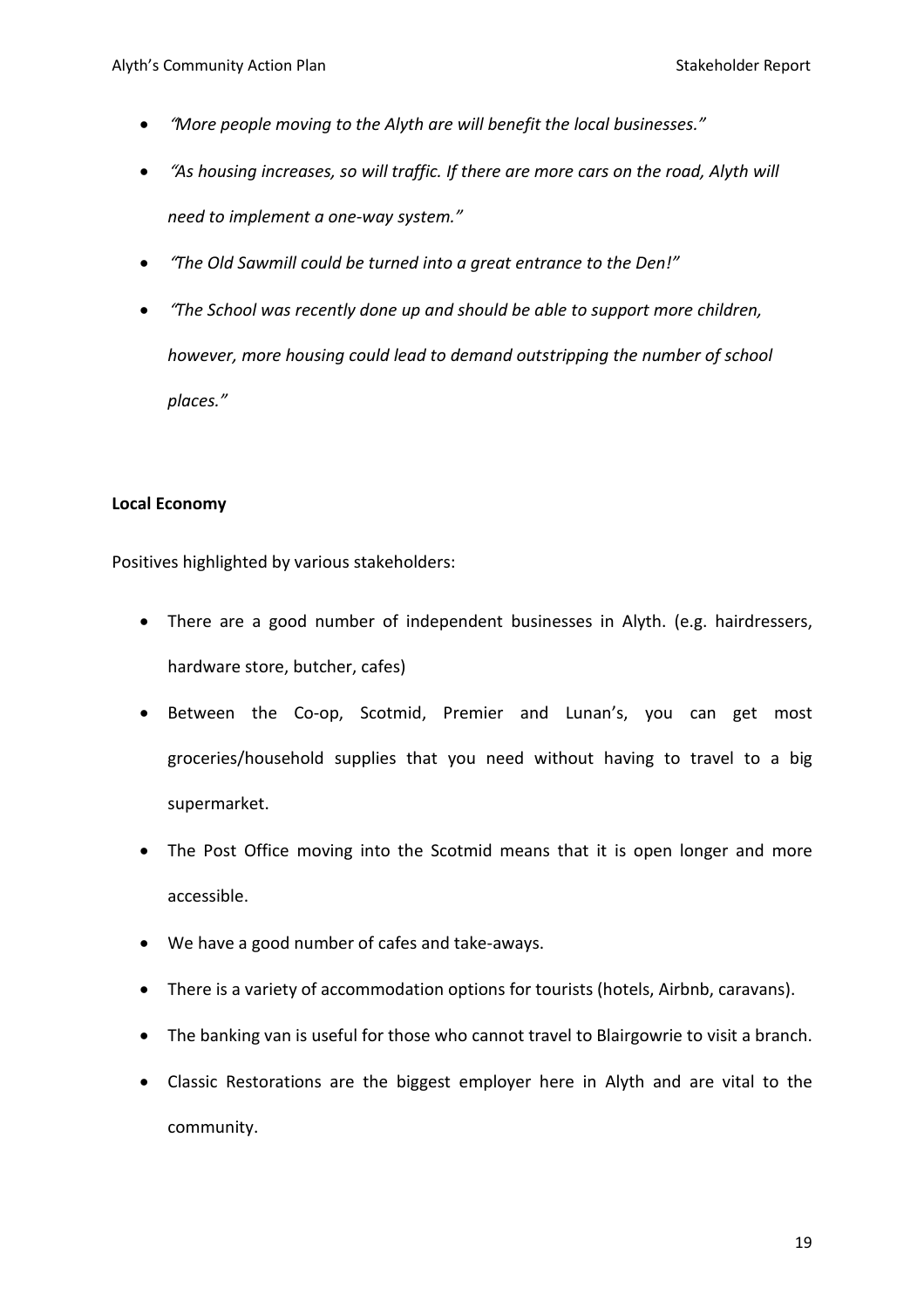- We have a good number of trades here in Alyth (e.g. joinery, mechanics, garages). Most problems can therefore be addressed locally.
- Local businesses show great community spirit.
- It is great that we have our own chemists, other communities such as Meigle or Newtyle do not have this.

# **Observations from stakeholders:**

- "*It is great to have so many independent businesses here in Alyth!"*
- "*The RBS van must be ring-fenced. Not everyone can travel to the bank in Blairgowrie or bank online."*
- "*It*'*s great that businesses get involved in the community. Wheatley*'*s Electricians take responsibility for the Christmas lights. Thrifty One make £300 donations to different community causes each month."*
- "*All of the necessities can be purchased here in Alyth."*

Concerns highlighted by stakeholders**:**

- We no longer have a bank here in Alyth outside of the post office. The bank van does not come often enough. This causes difficulties for people who can't travel or get online.
- The Post Office is more limited now that it is combined with the Scotmid.
- Empty business premises are not good for the town.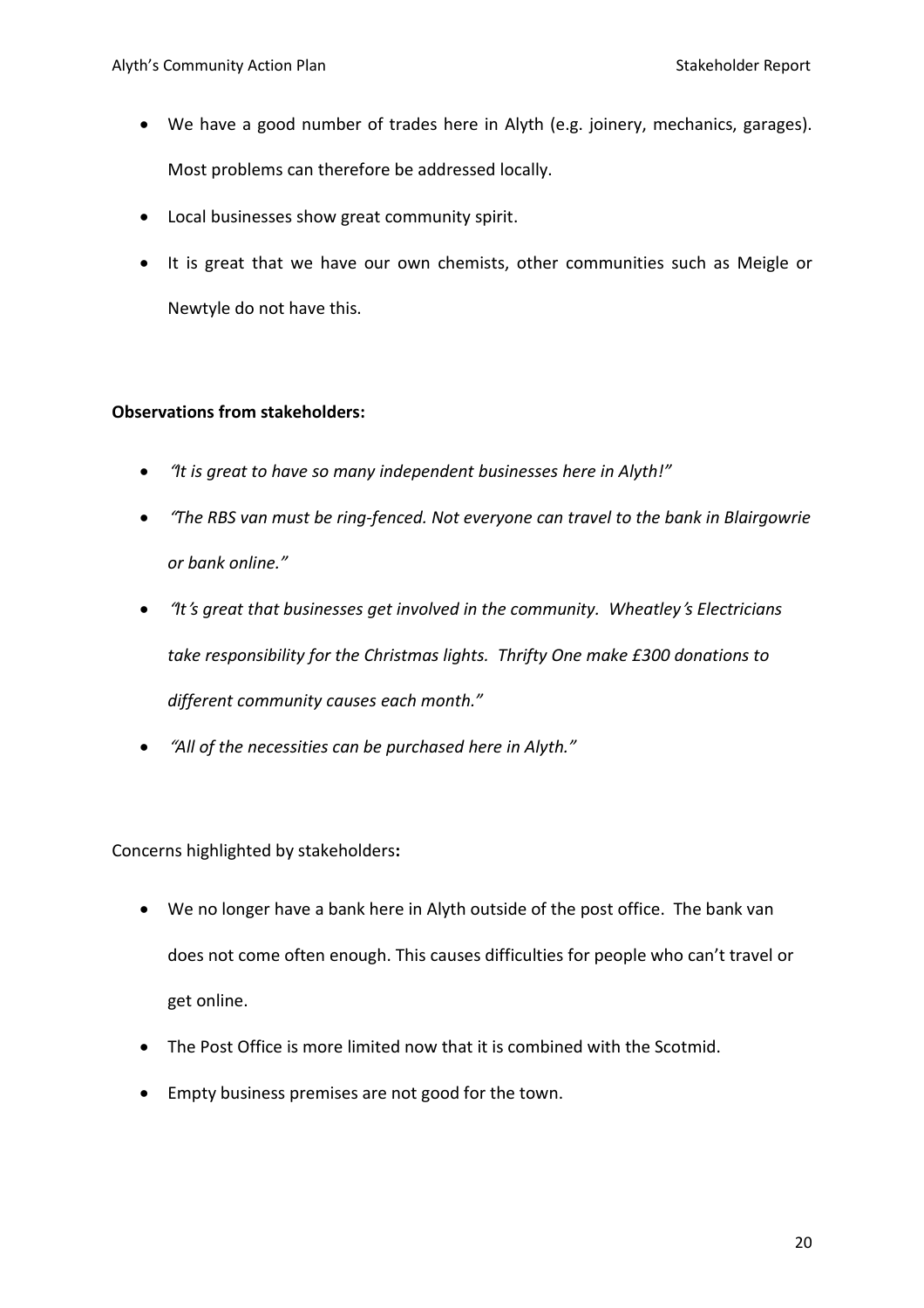- We need greater variety of businesses. We have multiple cafes and hairdressers. It would be nice to have something more unique, like an independent bakery.
- Restaurants, cafes and takeaways are heavily reliant upon tourists to get by. There is not always a lot of local footfall, particularly outside of the main square.
- We do not have a visitor information centre.
- There needs to be more promotion of what is available in Alyth, many people just drive by us.
- With there being a greater focus on outdoor meet-ups/events/seating, the lack of public toilets has become a bigger issue than it was previously.
- It would be good to have a casual dining option in the evening that is not takeaway.
- The food shops that we have are great, but they can be too expensive.
- The short and long-term impacts of COVID-19 are a concern amongst all stakeholders.

- "*Losing the post office and the bank was a blow to Alyth, particularly for the elderly and those who can*'*t travel further afield."*
- "*Businesses are dependent on the summer for tourist trade. If you don*'*t have a good summer, it is hard to survive the winter."*
- "*Public toilets would make it easier to have more outdoor events which could bring more people to our town."*
- "*Support is needed to help the town recover as we come out of the pandemic."*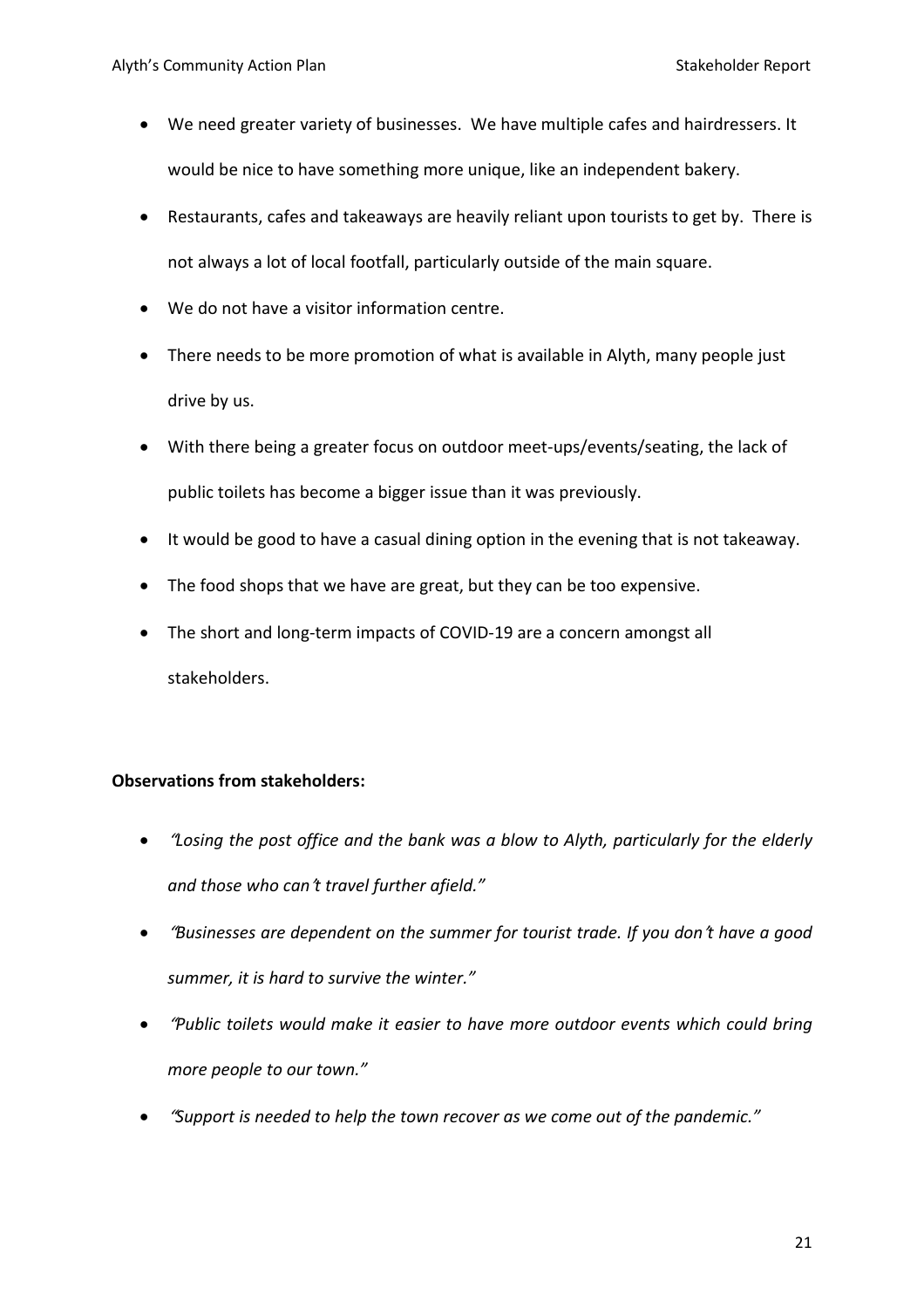- "*Local footfall is centralised in the main square. The further away from the square you are the greater this issue becomes."*
- "*Alyth needs advertisement. Potential visitors do not know we*'*re here."*
- "*With all the walking trails, biking routes and the Ecomuseum, it would be fantastic to have a Visitor Information Centre."*

# **Education and Childcare**

It was highlighted by various stakeholders that:

- Alyth has a primary school, one public nursery and one private nursery.
- Alyth Primary School has 159 children currently enrolled.
- There is only one option for children under 3 Strathmore Tots.
- High-school-aged children must travel to high school (Webster's, Blairgowrie, Perth, Dundee, etc) via bus or car.
- Limited childcare options. Alyth has a breakfast club and an after-school club, but this is only useful during term-time. There are few options for children under five.
- Parents unable to go back to work until children are in full-time education.
- Not everyone has family available to babysit.
- Both nurseries are very good (Alyth Nursery and Just4Kidz)
- Great to have a local primary school.

## **Observations from stakeholders:**

• "*It would be nice for Alyth to have a high school again."*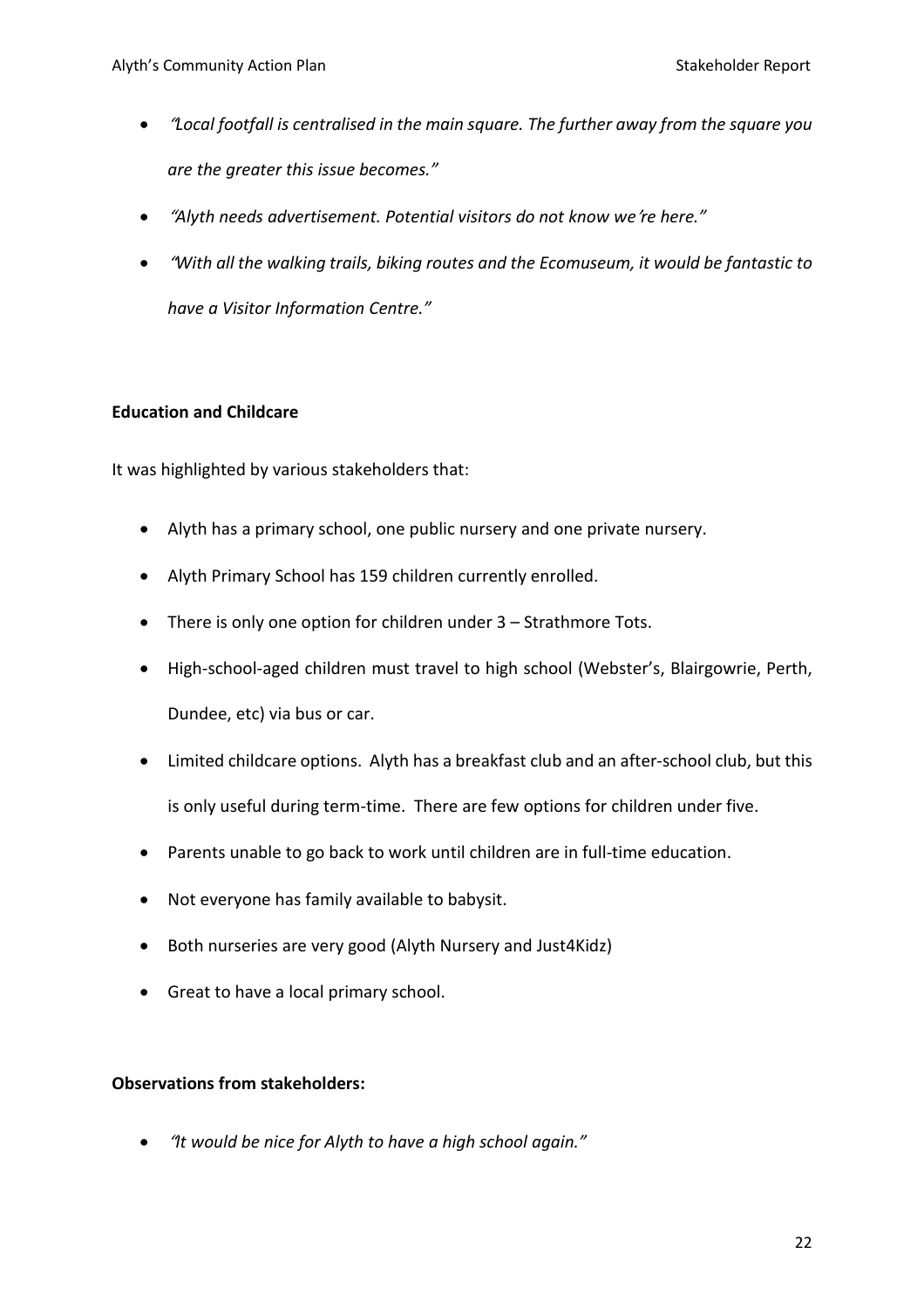- "*It would be beneficial if the Primary School was more involved in our community."*
- "*It's great that we have Strathmore Tots so our baby can interact with other babies his own age."*

# **Health and Care**

It was highlighted by various stakeholders that:

- We have one health centre and one dentist.
- Closest hospital is Blairgowrie Cottage Hospital.
- Over 4000 registered at Health Centre.
- Main hospitals (Perth and Dundee) are at least two buses away four-hour round trip.

# **Observations from stakeholders**

- "*Alyth has an ageing population, greater accessibility to the main hospitals is needed."*
- "*All of the GPs at Alyth Health Centre are very friendly."*
- "*The Health Centre is brilliant. I can always get an appointment when I need one."*

## **Sports & recreation**

It was highlighted by various stakeholders that:

- Alyth Amateur Football Club is well supported.
- We have a bowling green and badminton/tennis courts.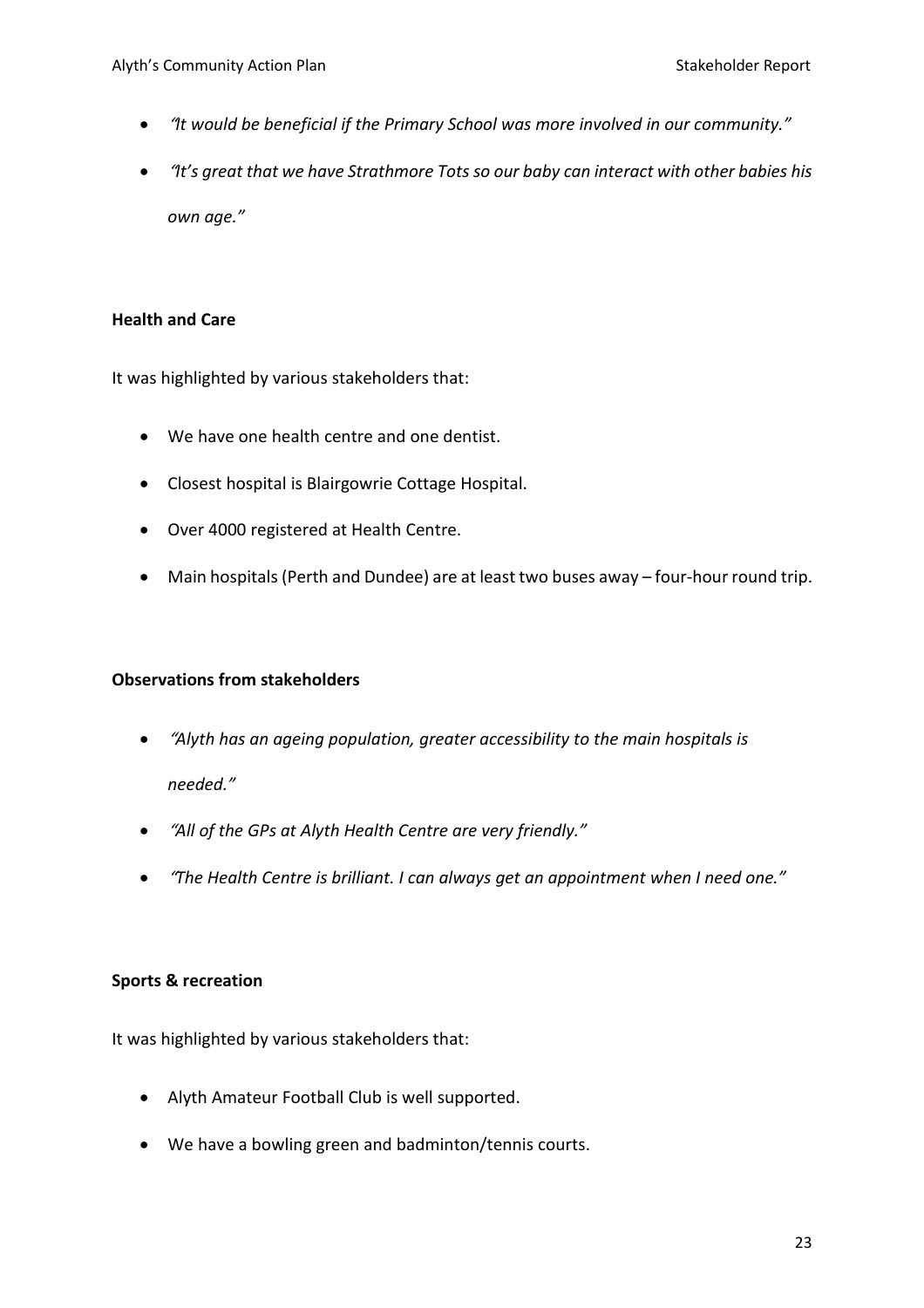- It would be good to have more sports activities available for children outside school (e.g. basketball, junior football team).
- There is a good number of play-parks (Den, Mill Street, Jubilee Park and New Alyth).
- The parks need to have better equipment to suit all age ranges.
- Alyth needs a skatepark.

# **Observations from stakeholders:**

- "*Alyth is lacking in sports activities. We need to travel to Blairgowrie."*
- "*The big park and the wee park are well used in Alyth."*
- "*There needs to be more in the parks for the kids. Older children can*'*t use the wee park. Young kids can*'*t use the big."*
- "*Great for the community that we have our own football team!"*
- "*Kids have been asking for a skatepark for decades, Alyth needs a skatepark!"*

## **Community Facilities Activities and Groups**

It was highlighted by various stakeholders that:

• There are a variety of different spaces which the community can utilise.

- the Town Hall, Airlie St Hall, the Community Wing, the Ogilvie Rooms, Alyth Bowling Club, the Scout Hall, the Guide Hut.

- There are sometimes issues accessing the above spaces, particularly the Community Wing.
- Venue hire can be very expensive.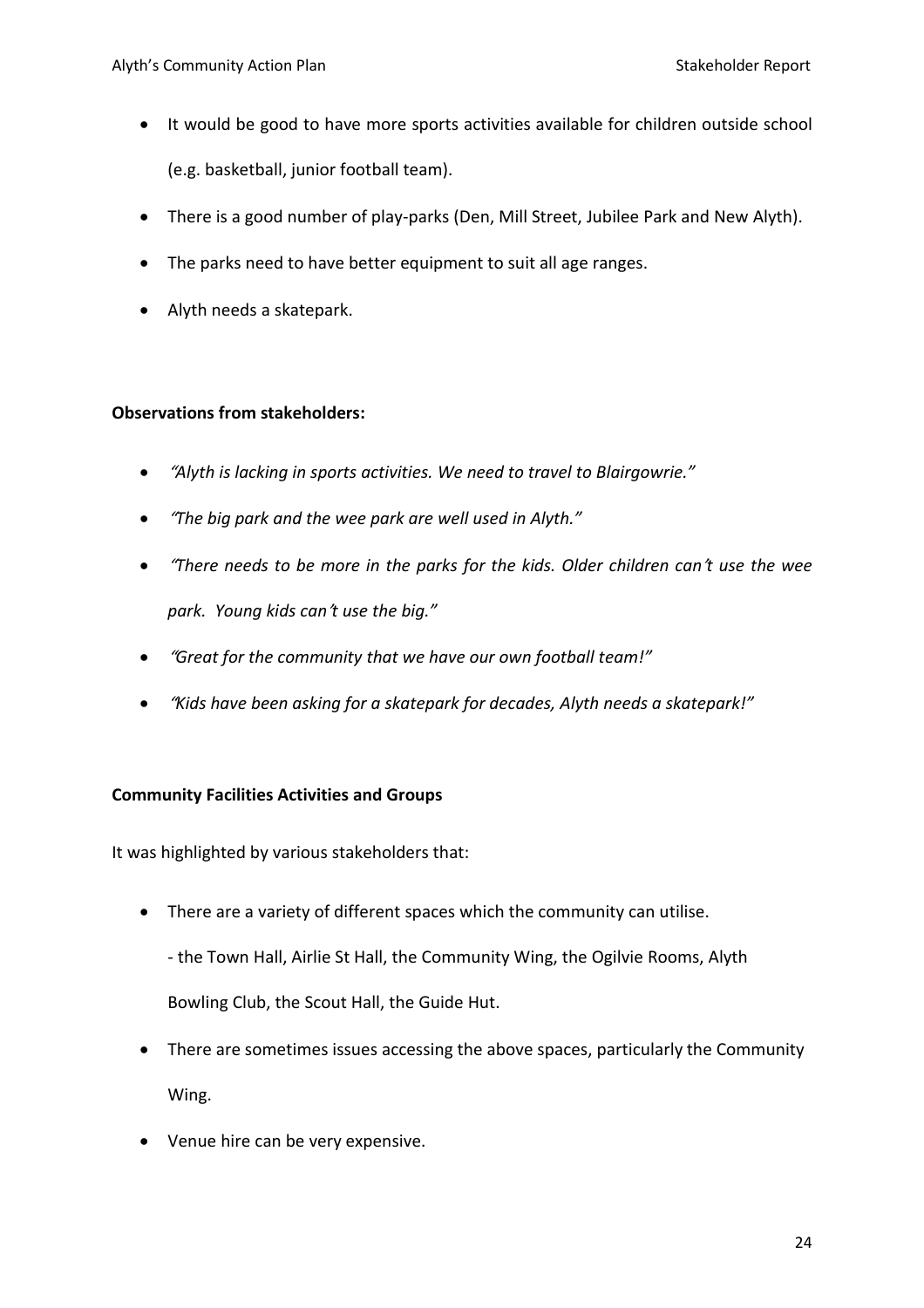- We have a large number of community groups which do amazing work in our community. Groups mentioned include: Alyth Community Support Group, Alyth Development Trust, Alyth in Bloom, Alyth Youth Partnership, the Scouts, Alyth Community Council, Game Square, Alyth Amateur Football Club, Alyth Musical Society.
- Food For Thought carry out vital work in our community.
- There are a lot of activities which are available in our community. However, these activities require more promotion. Not everyone reads the Alyth Voice.
- The Alyth Youth Partnership is of paramount importance to the young people in our community.
- Alyth in Bloom have really improved the appearance of the town; however, they are stretched too thin. Perth and Kinross Council should be doing more to help. Upkeep of the town can't just fall to volunteers.
- It would be great to have a wider variety of activities for young people and adults to participate in within our community. There are a lot of groups for improving the town, but it would be great to have more recreational activities without having to travel.
- There has been particular emphasis upon the need for more recreational activities for adults. Not everyone wants to socialise at the pub.
- If Alyth cannot offer activities (e.g. swimming) it would be good to have a community bus so residents can access them in neighbouring towns.

## **Observations from stakeholders:**

25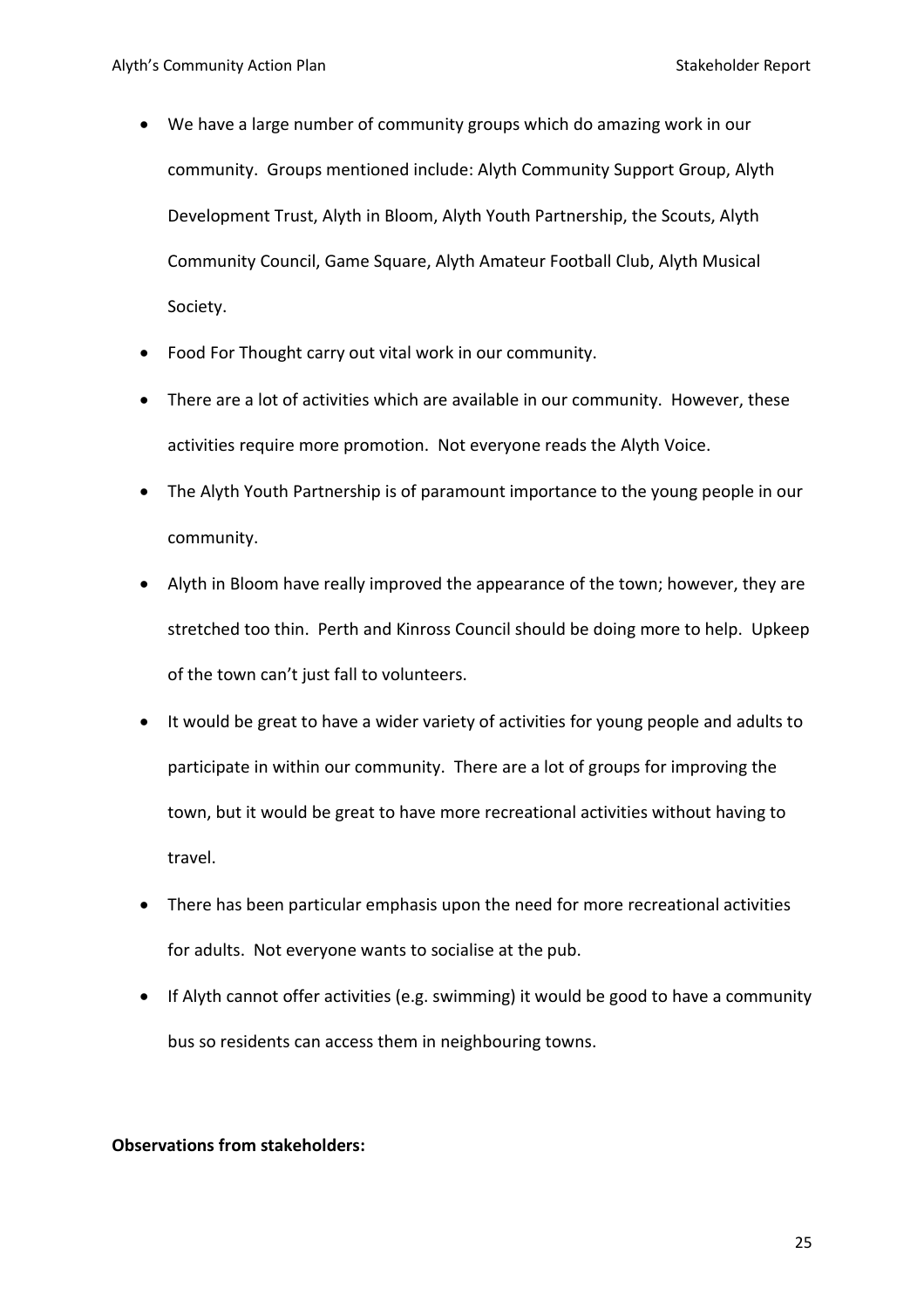- "*The work that the Alyth Youth Partnership has done in our community has really improved the lives of young people."*
- "*Alyth is exceptionally lucky to have Alyth in Bloom, they have done wonders for the appearance of our town."*
- "*Our existing groups and activities need more promotion. Few people know what Alyth has to offer."*
- "*If you conduct a Google search for things to do in Alyth, not much comes up. This is a problem for tourism, but it is also a problem for the wider community."*
- "*There are significant financial barriers to utilising community spaces. More needs to be done to make them more accessible."*
- "*Food For Thought offer a crucial lifeline for vulnerable people. It is important that they continue to receive support."*

## **Heritage**

It was highlighted by various stakeholders that:

- Alyth's heritage needs to be promoted more.
- We have the Alyth Museum and the EcoMuseum
- Alyth Museum is only open part of the year, but there is little in the way of promotion. More should be done to attract tourists.
- Our monuments require maintenance.
- Outdoor plaques, like the MRI machine, could create a heritage trail.
- Alyth is historically a market town, this should be celebrated accordingly.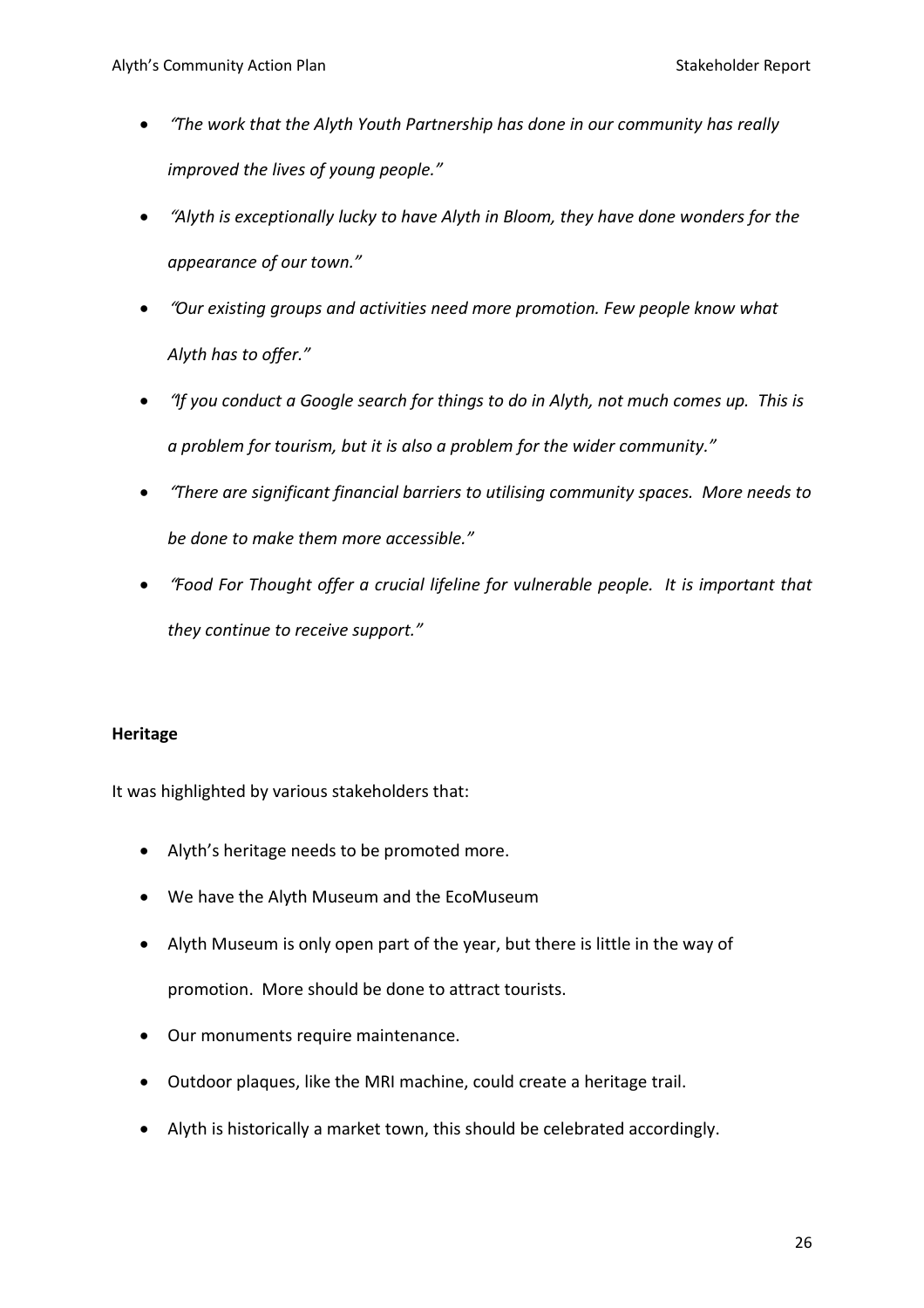## **Observations from stakeholders:**

- "*History is important, local history even more so. More needs to be done to tell our story and state who we are."*
- "*Alyth has many walking and bike trails. Why not a heritage trail?"*

## **Nature & Local Environment**

It was highlighted by various stakeholders that:

- We are a gateway to the Cairngorms
- Alyth is now a flood zone, we need to be proactive about this to prevent further damage.
- The burn is a key feature of Alyth. It should be dredged more frequently.
- Alyth could be more environmentally friendly by: reducing dog-fouling, more litterpicks, growing more wild flowers and having more recycling points.
- Eco-friendly projects could benefit the whole community, e.g.: building birdhouses, bottle greenhouses, car-sharing/carpool schemes, starting a nuttery and foraging hedge.
- The Den should be protected and maintained it is a designated Site of Special Scientific Interest.

## **Observations from stakeholders:**

• "*Flooding is a real issue in Alyth. People live in fear for their businesses and homes during heavy rainfall."*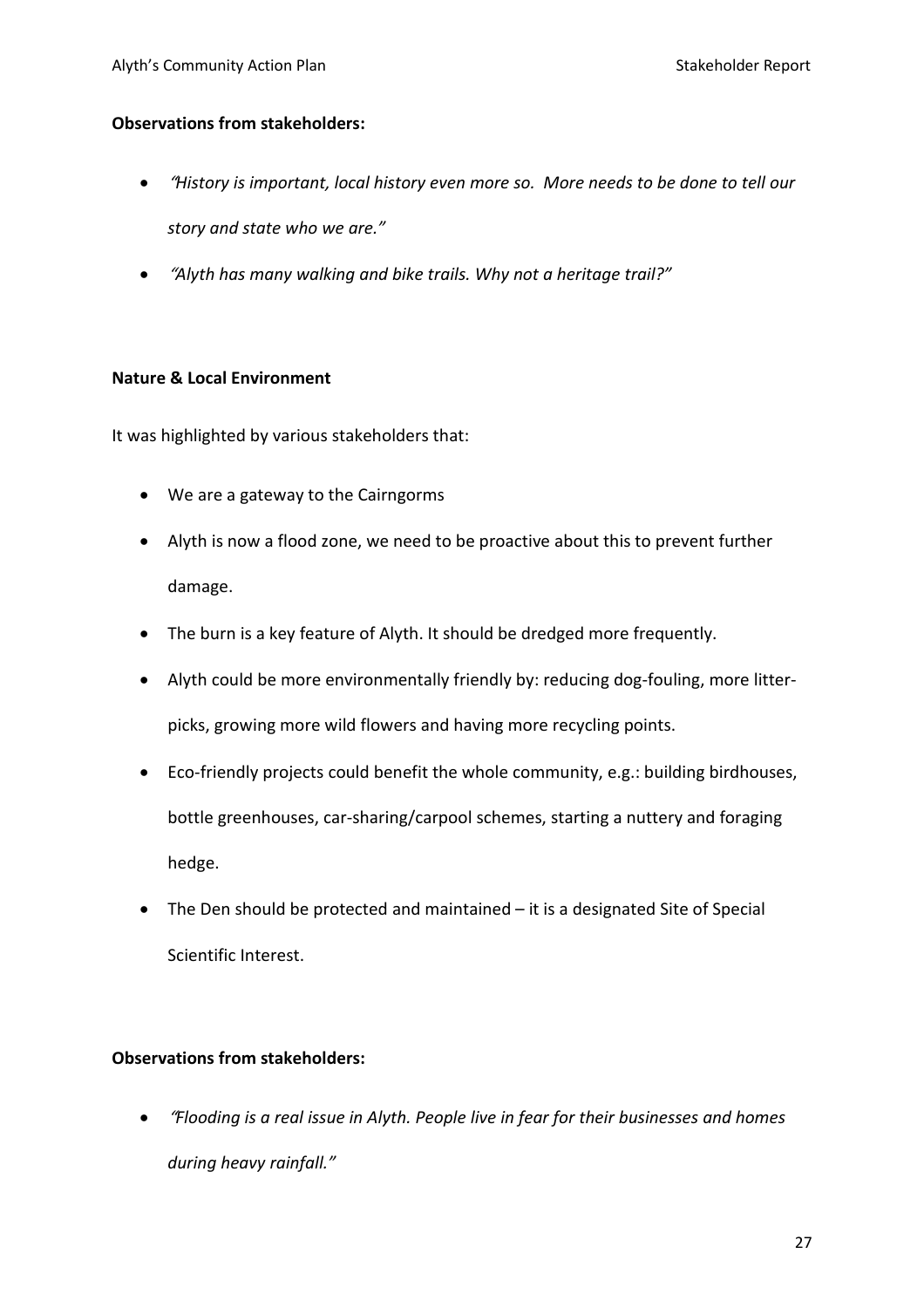- "*Alyth may be small, but it could really lead the way on how to tackle climate change at a community level."*
- "*The Den o* '*Alyth and The Burn are beautiful features of our town."*

# **Roads, Traffic and Parking**

It was highlighted by various stakeholders that:

- Alyth needs more parking spaces.
- Roads are hazardous around the school at pick-up and drop-off times.
- Meigle Road has become dangerous (potholes, disappearing pavement, blind spots, speeding).
- A one-way system through the town is now necessary, particularly with the new homes being built.
- More should be done to encourage people to travel on foot or by bike.

- "*It is difficult to park in the main square. We require a new parking lot or timed parking."*
- "*Roads by the School become crowded and dangerous, it is an accident waiting to happen."*
- "*A one-way system would help ease difficulties, particularly at the bottom of Toutie Street."*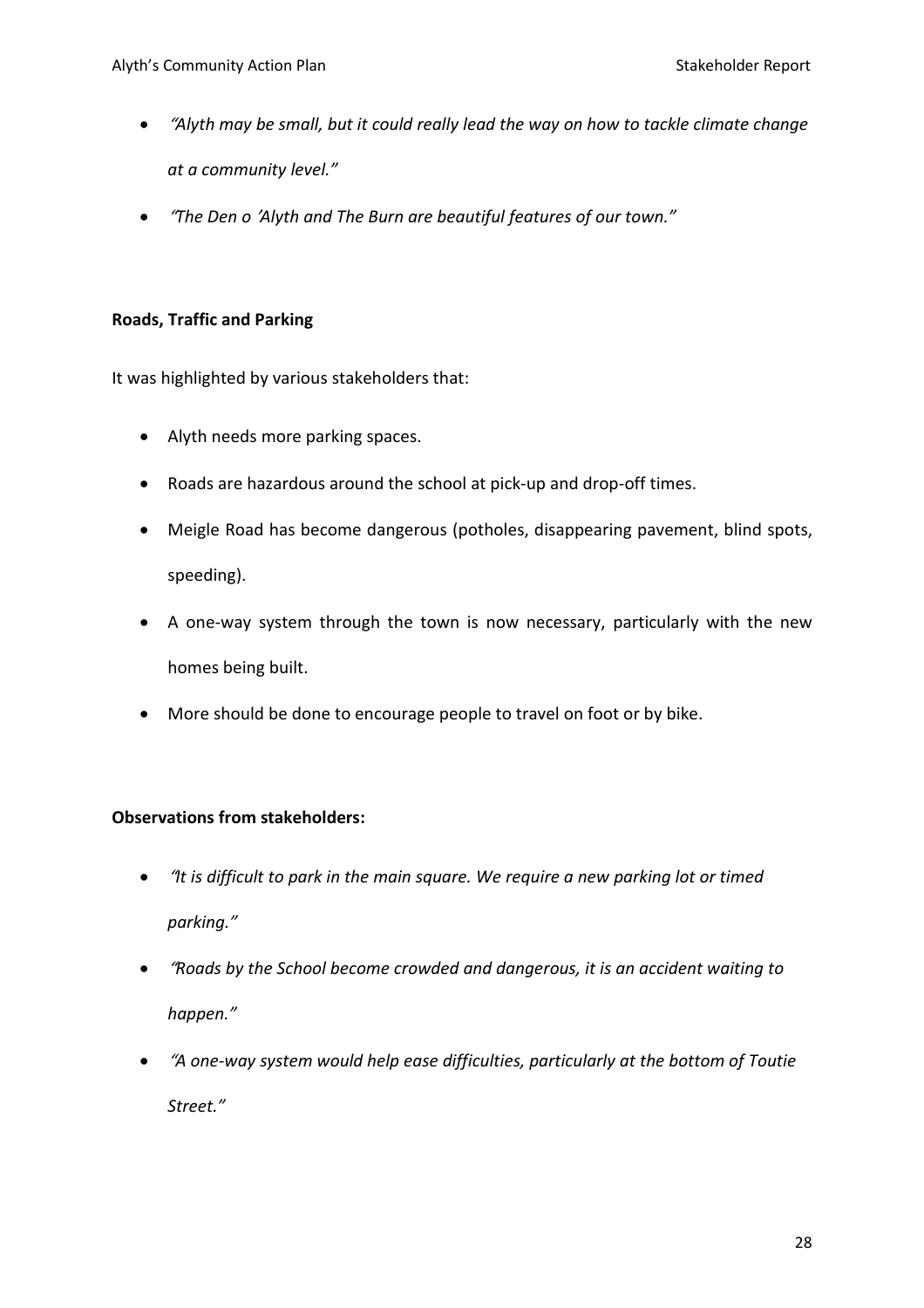# **Public Transport**

It was highlighted by various stakeholders that:

- Our town has decent public transport connections to Blairgowrie, Dundee and Perth, Monday to Saturday.
- The Sunday timetable makes travelling by public transport difficult.
- The last bus home from Dundee and Perth is too early taxis or hotels are necessary if you wish to go out at the weekend.
- Great that we have a link to Kirriemuir.
- Direct links to Forfar, Dunkeld and Perth/Dundee hospitals would be useful. It is currently a four-hour round trip to visit these nearby places by public transport.

- "*The Sunday timetable for Alyth is useless, it gives the impression that Alyth is closed on a Sunday."*
- "*It is alarming that we don*'*t have a direct, accessible route to a hospital considering that we have an ageing population, many of whom will no longer be able to drive."*
- "*The links to Blairgowrie, Dundee and Perth allow Alyth the opportunity to be a commuter town.*
- "*Public transport can get a bit expensive, but I like that it's easy to get to Perth or Dundee."*
- "*Our public transport options are great for a town this size!"*